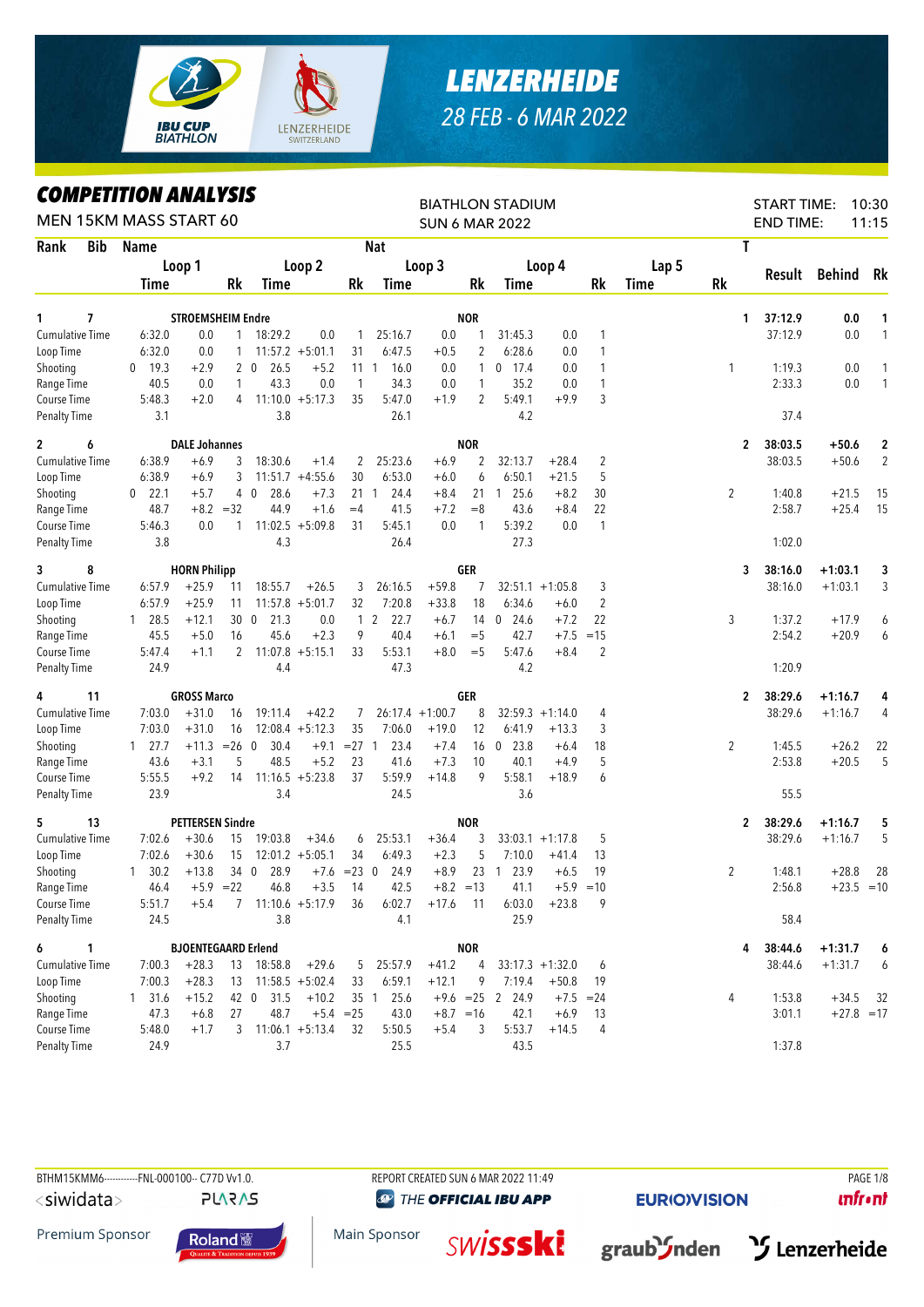| Rank<br><b>Bib</b>                  | <b>Name</b>                   |                                   |              |                                  |                               |                 | <b>Nat</b>           |                              |                  |                        |                                       |                      |       | T              |                    |                        |                |
|-------------------------------------|-------------------------------|-----------------------------------|--------------|----------------------------------|-------------------------------|-----------------|----------------------|------------------------------|------------------|------------------------|---------------------------------------|----------------------|-------|----------------|--------------------|------------------------|----------------|
|                                     |                               | Loop 1                            |              |                                  | Loop 2                        |                 |                      | Loop 3                       |                  |                        | Loop 4                                |                      | Lap 5 |                |                    | Result Behind          | Rk             |
|                                     | Time                          |                                   | Rk           | Time                             |                               | Rk              | Time                 |                              | Rk               | Time                   |                                       | Rk                   | Time  | <b>Rk</b>      |                    |                        |                |
| 4<br>7                              |                               | <b>STRELOW Justus</b>             |              |                                  |                               |                 |                      |                              | <b>GER</b>       |                        |                                       |                      |       | $\mathbf{2}$   | 39:04.0            | $+1:51.1$              | 7              |
| Cumulative Time                     | 6:37.7                        | $+5.7$                            | $\mathbf{2}$ | 19:16.0                          | $+46.8$                       | 9               | 26:03.0              | $+46.3$                      | 5                |                        | $33:21.1 + 1:35.8$                    | 7                    |       |                | 39:04.0            | $+1:51.1$              | 7              |
| Loop Time                           | 6:37.7                        | $+5.7$                            | 2            |                                  | $12:38.3 + 5:42.2$            | 40              | 6:47.0               | 0.0                          | 1                | 7:18.1                 | $+49.5$                               | 18                   |       |                |                    |                        |                |
| Shooting                            | 27.5<br>0                     | $+11.1$                           | $= 24$ 1     | 25.6                             | $+4.3$                        |                 | 23.7<br>6 0          | $+7.7$                       | $=18$            | 25.5<br>1              | $+8.1$                                | 29                   |       | $\overline{2}$ | 1:42.4             | $+23.1$                | 16             |
| Range Time                          | 44.9                          | $+4.4$                            | 11           | 45.7                             | $+2.4$                        | 10              | 41.9                 | $+7.6$                       | 12               | 43.9                   | $+8.7$                                | 25                   |       |                | 2:56.4             | $+23.1$                | 9              |
| Course Time<br><b>Penalty Time</b>  | 5:48.7<br>4.0                 | $+2.4$                            | 5            | 25.0                             | $11:27.5 + 5:34.8$            | 40              | 6:01.2<br>3.9        | $+16.1$                      | 10               | 6:08.4<br>25.7         | $+29.2$                               | 14                   |       |                | 58.8               |                        |                |
|                                     |                               |                                   |              |                                  |                               |                 |                      |                              |                  |                        |                                       |                      |       |                |                    |                        |                |
| 3<br>8<br><b>Cumulative Time</b>    | 6:40.5                        | <b>FRATZSCHER Lucas</b><br>$+8.5$ | 4            | 19:15.6                          | $+46.4$                       | 8               |                      | $26:36.6 +1:19.9$            | <b>GER</b><br>10 | 33:46.5                | $+2:01.2$                             | 8                    |       | 4              | 39:14.7<br>39:14.7 | $+2:01.8$<br>$+2:01.8$ | 8<br>8         |
| Loop Time                           | 6:40.5                        | $+8.5$                            | 4            |                                  | $12:35.1 + 5:39.0$            | 38              | 7:21.0               | $+34.0$                      | 19               | 7:09.9                 | $+41.3$                               | 12                   |       |                |                    |                        |                |
| Shooting                            | 26.1<br>$\mathbf{0}$          | $+9.7$                            | 16 1         | 28.2                             | $+6.9$                        | 20 <sub>2</sub> | 22.3                 | $+6.3$                       | $=10$            | 20.8<br>-1             | $+3.4$                                | 6                    |       | 4              | 1:37.6             | $+18.3$                | $=7$           |
| Range Time                          | 42.5                          | $+2.0$                            | 4            | 45.2                             | $+1.9$                        | 6               | 39.3                 | $+5.0$                       | 2                | 39.2                   | $+4.0$                                | 3                    |       |                | 2:46.2             | $+12.9$                | $\overline{2}$ |
| Course Time                         | 5:53.6                        | $+7.3$                            | 11           | $11:23.8 + 5:31.1$               |                               | 39              | 5:55.2               | $+10.1$                      | 7                | 6:05.9                 | $+26.7$                               | 11                   |       |                |                    |                        |                |
| <b>Penalty Time</b>                 | 4.3                           |                                   |              | 26.0                             |                               |                 | 46.5                 |                              |                  | 24.8                   |                                       |                      |       |                | 1:41.7             |                        |                |
| 2<br>9                              |                               |                                   |              | <b>BOGETVEIT Haavard Gutuboe</b> |                               |                 |                      |                              | <b>NOR</b>       |                        |                                       |                      |       | 5              | 39:24.9            | $+2:12.0$              | 9              |
| <b>Cumulative Time</b><br>Loop Time | 7:03.6<br>7:03.6              | $+31.6$<br>$+31.6$                | 17<br>17     | 19:26.1                          | $+56.9$<br>$12:22.5 + 5:26.4$ | 10<br>37        | 7:04.2               | $26:30.3 +1:13.6$<br>$+17.2$ | 9<br>11          |                        | $34:01.6 +2:16.3$<br>$7:31.3 +1:02.7$ | 10<br>31             |       |                | 39:24.9            | $+2:12.0$              | 9              |
| Shooting                            | 32.1<br>$\mathbf{1}$          | $+15.7$                           | 43 1         | 31.9                             | $+10.6 = 40$ 1                |                 | 30.2                 | $+14.2$                      | 45               | $\overline{2}$<br>29.6 | $+12.2$                               | 43                   |       | 5              | 2:04.0             | $+44.7$                | 44             |
| Range Time                          | 49.1                          | $+8.6$                            | 35           | 49.2                             | $+5.9$                        | 29              | 47.3                 | $+13.0$                      | 38               | 46.5                   | $+11.3$                               | 37                   |       |                | 3:12.1             | $+38.8$                | 34             |
| Course Time                         | 5:49.4                        | $+3.1$                            | 6            |                                  | $11:08.8 + 5:16.1$            | 34              | 5:50.7               | $+5.6$                       | 4                | 5:57.8                 | $+18.6$                               | 5                    |       |                |                    |                        |                |
| <b>Penalty Time</b>                 | 25.0                          |                                   |              | 24.4                             |                               |                 | 26.1                 |                              |                  | 47.0                   |                                       |                      |       |                | 2:02.7             |                        |                |
| 17<br>10                            |                               | <b>MAHON Sebastien</b>            |              |                                  |                               |                 |                      |                              | FRA              |                        |                                       |                      |       | 1              | 39:38.3            | $+2:25.4$              | 10             |
| Cumulative Time                     | 6:50.1                        | $+18.1$                           | 9            |                                  | $19:34.4 +1:05.2$             | 11              |                      | $27:01.0 +1:44.3$            | 12               |                        | $33:58.3 + 2:13.0$                    | 9                    |       |                | 39:38.3            | $+2:25.4$              | 10             |
| Loop Time                           | 6:50.1                        | $+18.1$                           | 9            |                                  | $12:44.3 + 5:48.2$            | 41              | 7:26.6               | $+39.6$                      | 24               | 6:57.3                 | $+28.7$                               | 6                    |       |                |                    |                        |                |
| Shooting<br>Range Time              | $0$ 23.5<br>45.9              | $+7.1$<br>$+5.4 = 19$             |              | 60<br>32.3<br>48.8               | $+11.0$<br>$+5.5$             | 27              | 26.4<br>45 1<br>44.9 | $+10.4$<br>$+10.6$           | $=29$<br>26      | 0, 24.9<br>43.1        | $+7.5$<br>$+7.9$                      | $= 24$<br>17         |       | 1              | 1:47.3<br>3:02.7   | $+28.0$<br>$+29.4$     | 24<br>21       |
| Course Time                         | 6:00.4                        |                                   |              | $+14.1$ = 21 11:51.4 + 5:58.7    |                               | 50              | 6:14.3               | $+29.2$                      | 23               | 6:10.3                 | $+31.1$                               | 17                   |       |                |                    |                        |                |
| <b>Penalty Time</b>                 | 3.8                           |                                   |              | 4.1                              |                               |                 | 27.4                 |                              |                  | 3.9                    |                                       |                      |       |                | 39.3               |                        |                |
| 5<br>11                             |                               | <b>CLAUDE Emilien</b>             |              |                                  |                               |                 |                      |                              | FRA              |                        |                                       |                      |       | 3              | 40:02.9            | $+2:50.0$              | 11             |
| <b>Cumulative Time</b>              | 6:43.7                        | $+11.7$                           | 6            | 18:58.7                          | $+29.5$                       | 4               | 26:12.2              | $+55.5$                      | 6                |                        | $34:06.9 + 2:21.6$                    | 11                   |       |                | 40:02.9            | $+2:50.0$              | 11             |
| Loop Time                           | 6:43.7                        | $+11.7$                           | 6            |                                  | $12:15.0 + 5:18.9$            | 36              | 7:13.5               | $+26.5$                      | 16               |                        | $7:54.7 +1:26.1$                      | 44                   |       |                |                    |                        |                |
| Shooting                            | $0$ 37.2                      | $+20.8$                           | 55 0         | 32.0                             | $+10.7$                       | 42 1            | 27.2                 | $+11.2$                      | 36               | 2<br>30.2              | $+12.8$                               | $=45$                |       | 3              | 2:06.8             | $+47.5$                | 47             |
| Range Time<br>Course Time           | 46.5<br>5:53.1                | $+6.0$<br>$+6.8$                  | 24<br>10     | 49.7<br>11:21.0                  | $+6.4$<br>$+5:28.3$           | 31<br>38        | 46.9<br>5:59.4       | $+12.6$<br>$+14.3$           | $=34$<br>8       | 49.8<br>6:16.6         | $+14.6$<br>$+37.4$                    | 46<br>26             |       |                | 3:12.9             | $+39.6$                | 35             |
| <b>Penalty Time</b>                 | 4.1                           |                                   |              | 4.3                              |                               |                 | 27.1                 |                              |                  | 48.3                   |                                       |                      |       |                | 1:23.8             |                        |                |
|                                     |                               |                                   |              |                                  |                               |                 |                      |                              | SUI              |                        |                                       |                      |       |                | 40:13.8            |                        |                |
| 12<br>19<br><b>Cumulative Time</b>  | 7:05.6                        | <b>STALDER Gion</b><br>$+33.6$    | 18           |                                  | $20:08.7 +1:39.5$             | 20              |                      | $27:02.2 +1:45.5$            | 13               |                        | $34:17.3 + 2:32.0$                    | 12                   |       | 3              | 40:13.8            | $+3:00.9$<br>$+3:00.9$ | 12<br>12       |
| Loop Time                           | 7:05.6                        | $+33.6$                           | 18           |                                  | $13:03.1 + 6:07.0$            | 45              | 6:53.5               | $+6.5$                       | 7                | 7:15.1                 | $+46.5$                               | 16                   |       |                |                    |                        |                |
| Shooting                            | 127.0                         | $+10.6$                           |              | 22 1 27.7                        | $+6.4$                        |                 | 20.2<br>15 0         | $+4.2$                       |                  | 5 1 20.4               | $+3.0$                                | $\overline{c}$       |       | 3              | 1:35.3             | $+16.0$                | 4              |
| Range Time                          | 45.9                          | $+5.4 = 19$                       |              | 48.3                             | $+5.0$                        | $=20$           | 39.8                 | $+5.5$                       | 3                | 38.8                   | $+3.6$                                | $\overline{2}$       |       |                | 2:52.8             | $+19.5$                | 3              |
| Course Time<br><b>Penalty Time</b>  | 5:55.1<br>24.6                | $+8.8$                            | 13           | 25.5                             | $11:49.2 + 5:56.5$            | 48              | 6:09.7<br>3.9        | $+24.6$                      | 18               | 6:09.6<br>26.6         | $+30.4$                               | 16                   |       |                | 1:20.8             |                        |                |
|                                     |                               |                                   |              |                                  |                               |                 |                      |                              |                  |                        |                                       |                      |       |                |                    |                        |                |
| 31<br>13<br>Cumulative Time         | $12:35.4 + 6:03.4$            | <b>HASILLA Tomas</b>              | 31           |                                  | $19:39.7 +1:10.5$             | 12              |                      | $27:06.5 +1:49.8$            | <b>SVK</b><br>14 |                        | $34:34.3 + 2:49.0$                    | 14                   |       | $\mathbf{2}$   | 40:14.2<br>40:14.2 | $+3:01.3$<br>$+3:01.3$ | 13<br>13       |
| Loop Time                           | $12:35.4 + 6:03.4$            |                                   | 31           | 7:04.3                           | $+8.2$                        | $\overline{2}$  | 7:26.8               | $+39.8$                      | 25               | 7:27.8                 | $+59.2$                               | 26                   |       |                |                    |                        |                |
| Shooting                            | $0$ 27.7                      | $+11.3 = 26$ 0                    |              | 28.1                             |                               | $+6.8$ = 18 1   | 26.9                 | $+10.9$                      | 34               | 24.9<br>$\overline{1}$ | $+7.5 = 24$                           |                      |       | $\overline{2}$ | 1:47.7             | $+28.4 = 25$           |                |
| Range Time                          | 47.1                          | $+6.6$                            | 26           | 49.3                             | $+6.0$                        | 30              | 47.0                 | $+12.7 = 36$                 |                  | 47.2                   | $+12.0$                               | $=39$                |       |                | 3:10.6             | $+37.3$                | - 31           |
| Course Time                         | $11:43.2 + 5:56.9$            |                                   | 33           | 6:11.4                           | $+18.7$                       | 5               | 6:13.6               | $+28.5 = 20$                 |                  | 6:14.3                 | $+35.1$                               | 20                   |       |                |                    |                        |                |
| Penalty Time                        | 5.0                           |                                   |              | 3.5                              |                               |                 | 26.1                 |                              |                  | 26.3                   |                                       |                      |       |                | 1:01.1             |                        |                |
| 36<br>14                            |                               | <b>MUSTONEN Joni</b>              |              |                                  |                               |                 |                      |                              | <b>FIN</b>       |                        |                                       |                      |       | 6              | 40:15.5            | $+3:02.6$              | 14             |
| <b>Cumulative Time</b>              | $13:05.2 + 6:33.2$            |                                   | 36<br>36     |                                  | $20:34.4 +2:05.2$             | 33              | 7:28.4               | $28:02.8 +2:46.1$            | 29<br>26         | 6:48.5                 | $34:51.3 +3:06.0$                     | 18                   |       |                | 40:15.5            | $+3:02.6$              | 14             |
| Loop Time<br>Shooting               | $13:05.2 + 6:33.2$<br>2, 31.1 | $+14.7$ = 38 2                    |              | 7:29.2<br>28.8                   | $+33.1$<br>$+7.5$             | 13              | 22 2 28.5            | $+41.4$<br>$+12.5$           | 42               | 0.26.0                 | $+19.9$<br>$+8.6$                     | $\overline{4}$<br>32 |       | 6              | 1:54.5             | $+35.2$                | 34             |
| Range Time                          | 48.9                          | $+8.4$                            | 34           | 50.1                             | $+6.8$                        | 34              | 49.0                 | $+14.7$                      | $=46$            | 43.4                   | $+8.2$                                | $=20$                |       |                | 3:11.4             | $+38.1$                | 32             |
| Course Time                         | $11:29.2 + 5:42.9$            |                                   | 31           | 5:52.7                           | 0.0                           | $\mathbf{1}$    | 5:53.1               | $+8.0$                       | $=$ 5            | 6:01.4                 | $+22.2$                               | 7                    |       |                |                    |                        |                |
| <b>Penalty Time</b>                 | 47.0                          |                                   |              | 46.4                             |                               |                 | 46.3                 |                              |                  | 3.6                    |                                       |                      |       |                | 2:23.4             |                        |                |

**PLARAS** 

**@** THE OFFICIAL IBU APP

**EURIO)VISION** 

 $unfront$ 

Premium Sponsor



Main Sponsor **SWİSSSKİ** 



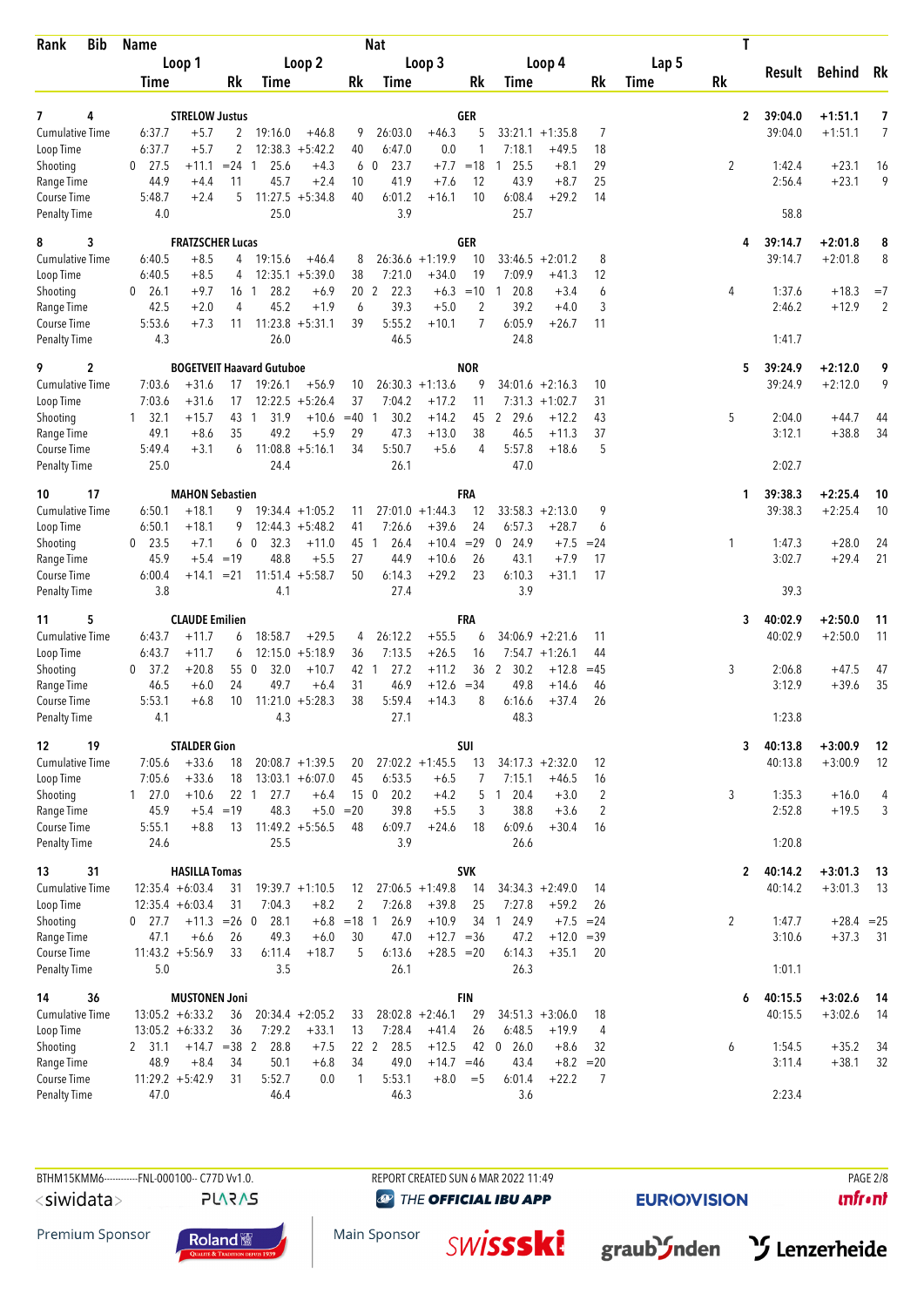| <b>Bib</b><br>Rank                  | <b>Name</b>                              |                                      |                       |                        |                                          |                  | <b>Nat</b>             |                              |               |                              |                              |             |       | T            |                  |                    |                |
|-------------------------------------|------------------------------------------|--------------------------------------|-----------------------|------------------------|------------------------------------------|------------------|------------------------|------------------------------|---------------|------------------------------|------------------------------|-------------|-------|--------------|------------------|--------------------|----------------|
|                                     |                                          | Loop 1                               |                       |                        | Loop 2                                   |                  |                        | Loop 3                       |               |                              | Loop 4                       |             | Lap 5 |              | Result           | <b>Behind</b>      | Rk             |
|                                     | Time                                     |                                      | Rk                    | Time                   |                                          | Rk               | Time                   |                              | Rk            | Time                         |                              | Rk          | Time  | <b>Rk</b>    |                  |                    |                |
| 22<br>15                            |                                          | <b>UNTERWEGER Dominic</b>            |                       |                        |                                          |                  |                        |                              | AUT           |                              |                              |             |       | $\mathbf{1}$ | 40:22.3          | $+3:09.4$          | 15             |
| <b>Cumulative Time</b>              | 7:15.7                                   | $+43.7$                              | 22                    |                        | $20:25.6 +1:56.4$                        | 27               |                        | $27:32.0 +2:15.3$            | 22            | $34:36.4 +2:51.1$            |                              | 15          |       |              | 40:22.3          | $+3:09.4$          | 15             |
| Loop Time                           | 7:15.7                                   | $+43.7$                              | 22                    |                        | $13:09.9 + 6:13.8$                       | 50               | 7:06.4                 | $+19.4$                      | 14            | 7:04.4                       | $+35.8$                      | 8           |       |              |                  |                    |                |
| Shooting                            | $1 \quad 24.9$                           | $+8.5$                               | 9                     | $\overline{0}$<br>26.2 | $+4.9$                                   | $=9$             | 20.5<br>$\mathbf 0$    | $+4.5$                       | 6             | 21.5<br>0                    | $+4.1$                       | 9           |       | 1            | 1:33.3           | $+14.0$            | 3              |
| Range Time                          | 45.2                                     | $+4.7 = 12$                          |                       | 47.5                   | $+4.2$                                   | 18               | 41.3                   | $+7.0$                       | 7             | 40.4                         | $+5.2$                       | 7           |       |              | 2:54.4           | $+21.1$            | $\overline{7}$ |
| Course Time<br><b>Penalty Time</b>  | 6:05.4<br>25.1                           | $+19.1$                              | 28                    | 12:18.0<br>4.4         | $+6:25.3$                                | 60               | 6:20.9<br>4.2          | $+35.8$                      | 38            | 6:20.5<br>3.4                | $+41.3$                      | 32          |       |              | 37.2             |                    |                |
| 10<br>16                            |                                          | <b>CAPPELLARI Daniele</b>            |                       |                        |                                          |                  |                        |                              | <b>ITA</b>    |                              |                              |             |       | $\mathbf{2}$ | 40:26.2          | $+3:13.3$          | 16             |
| <b>Cumulative Time</b>              | 7:02.1                                   | $+30.1$                              | 14                    |                        | $19:54.9 + 1:25.7$                       | 16               |                        | $27:19.0 + 2:02.3$           | 15            | 34:23.9                      | $+2:38.6$                    | 13          |       |              | 40:26.2          | $+3:13.3$          | 16             |
| Loop Time                           | 7:02.1                                   | $+30.1$                              | 14                    |                        | $12:52.8 + 5:56.7$                       | 43               | 7:24.1                 | $+37.1$                      | 23            | 7:04.9                       | $+36.3$                      | 9           |       |              |                  |                    |                |
| Shooting                            | 121.2                                    | $+4.8$                               |                       | 3 <sub>0</sub><br>32.2 | $+10.9$                                  | $=43$            | 21.8<br>$\mathbf{1}$   | $+5.8$                       | 8             | $0$ 20.9                     | $+3.5$                       | 7           |       | 2            | 1:36.3           | $+17.0$            | 5              |
| Range Time<br>Course Time           | 42.2<br>5:52.7                           | $+1.7$<br>$+6.4$                     | 3<br>9                | 53.1                   | $+9.8$<br>$11:56.2 + 6:03.5$             | 43<br>51         | 41.5<br>6:14.9         | $+7.2$<br>$+29.8$            | $=8$<br>$=27$ | 40.0<br>6:21.1               | $+4.8$<br>$+41.9$            | 4<br>33     |       |              | 2:56.8           | $+23.5 = 10$       |                |
| <b>Penalty Time</b>                 | 27.1                                     |                                      |                       | 3.5                    |                                          |                  | 27.6                   |                              |               | 3.7                          |                              |             |       |              | 1:02.1           |                    |                |
| 39<br>17                            |                                          | <b>STEGMAYR Gabriel</b>              |                       |                        |                                          |                  |                        |                              | <b>SWE</b>    |                              |                              |             |       | 3            | 40:29.2          | $+3:16.3$          | 17             |
| <b>Cumulative Time</b>              | $13:36.5 +7:04.5$                        |                                      | 46                    |                        | $20:32.6 + 2:03.4$                       | 30               |                        | $27:20.9 +2:04.2$            | 17            |                              | $34:45.9 + 3:00.6$           | 16          |       |              | 40:29.2          | $+3:16.3$          | 17             |
| Loop Time                           | $13:36.5 +7:04.5$                        |                                      | 46                    | 6:56.1                 | 0.0                                      | 1                | 6:48.3                 | $+1.3$                       | 4             | 7:25.0                       | $+56.4$                      | 22          |       |              |                  |                    |                |
| Shooting                            | 2 35.2                                   | $+18.8$                              | 52 0                  | 24.3                   | $+3.0$                                   |                  | 22.0<br>3 <sub>0</sub> | $+6.0$                       | 9             | 22.0<br>$\mathbf{1}$         | $+4.6$                       | 10          |       | 3            | 1:43.7           | $+24.4$            | 21             |
| Range Time<br>Course Time           | 52.6<br>$11:57.0 + 6:10.7$               | $+12.1$                              | 44<br>40              | 43.4<br>6:08.8         | $+0.1$<br>$+16.1$                        | 2<br>4           | 41.7<br>6:03.2         | $+7.4$<br>$+18.1$            | 11<br>12      | 43.4<br>6:16.1               | $+8.2$<br>$+36.9 = 24$       | $=20$       |       |              | 3:01.1           | $+27.8 = 17$       |                |
| Penalty Time                        | 46.9                                     |                                      |                       | 3.9                    |                                          |                  | 3.4                    |                              |               | 25.4                         |                              |             |       |              | 1:19.6           |                    |                |
| 25<br>18                            |                                          | <b>FRAVI Laurin</b>                  |                       |                        |                                          |                  |                        |                              | SUI           |                              |                              |             |       | 4            | 40:35.9          | $+3:23.0$          | 18             |
| <b>Cumulative Time</b>              |                                          | $7:57.2 + 1:25.2$                    | 30                    |                        | $20:34.2 + 2:05.0$                       | 32               |                        | $27:22.0 +2:05.3$            | 19            |                              | $34:51.2 + 3:05.9$           | 17          |       |              | 40:35.9          | $+3:23.0$          | 18             |
| Loop Time                           |                                          | $7:57.2 +1:25.2$                     | 30                    |                        | $12:37.0 + 5:40.9$                       | 39               | 6:47.8                 | $+0.8$                       | 3             |                              | $7:29.2 +1:00.6$             | 29          |       |              |                  |                    |                |
| Shooting<br>Range Time              | 3 25.9<br>46.8                           | $+9.5$<br>$+6.3$                     | 15 <sub>0</sub><br>25 | 30.2<br>51.2           | $+8.9$<br>$+7.9$                         | $= 25 \ 0$<br>37 | 16.8<br>40.2           | $+0.8$<br>$+5.9$             | 4             | 2 1 26.5<br>47.0             | $+9.1$<br>$+11.8$            | 34<br>38    |       | 4            | 1:39.5<br>3:05.2 | $+20.2$<br>$+31.9$ | 13<br>26       |
| Course Time                         | 6:05.9                                   | $+19.6$                              | 29                    |                        | $11:41.8 + 5:49.1$                       | 45               | 6:04.2                 | $+19.1$                      | 14            | 6:15.8                       | $+36.6$                      | 22          |       |              |                  |                    |                |
| <b>Penalty Time</b>                 | 1:04.5                                   |                                      |                       | 4.0                    |                                          |                  | 3.3                    |                              |               | 26.3                         |                              |             |       |              | 1:38.3           |                    |                |
| 16<br>19                            |                                          | <b>RIVAIL Hugo</b>                   |                       |                        |                                          |                  |                        |                              | <b>FRA</b>    |                              |                              |             |       |              | 40:40.5          | $+3:27.6$          | 19             |
| <b>Cumulative Time</b>              | 7:06.1                                   | $+34.1$                              | 19                    |                        | $20:15.1 + 1:45.9$                       | 23               |                        | $27:21.4 +2:04.7$            | 18            |                              | $35:13.2 + 3:27.9$           | 26          |       |              | 40:40.5          | $+3:27.6$          | 19             |
| Loop Time                           | 7:06.1<br>$1 \quad 26.5$                 | $+34.1$<br>$+10.1$                   | 19<br>$=17$ 1         | 32.4                   | $13:09.0 + 6:12.9$<br>$+11.1$            | 48<br>46 0       | 7:06.3<br>27.1         | $+19.3$<br>$+11.1$           | 13<br>35      | 2 29.9                       | $7:51.8 + 1:23.2$<br>$+12.5$ | 43<br>44    |       | 4            | 1:56.1           | $+36.8$            | 35             |
| Shooting<br>Range Time              | 45.8                                     | $+5.3 = 17$                          |                       | 53.8                   | $+10.5$                                  | 47               | 48.7                   | $+14.4$                      | 44            | 51.3                         | $+16.1$                      | 48          |       |              | 3:19.6           | $+46.3$            | 41             |
| Course Time                         | 5:56.4                                   | $+10.1$                              | 17                    |                        | $11:48.2 + 5:55.5$                       | 47               | 6:14.2                 | $+29.1$                      | 22            | 6:08.8                       | $+29.6$                      | 15          |       |              |                  |                    |                |
| <b>Penalty Time</b>                 | 23.9                                     |                                      |                       | 27.0                   |                                          |                  | 3.4                    |                              |               | 51.6                         |                              |             |       |              | 1:46.0           |                    |                |
| 14<br>20                            |                                          | <b>NYKVIST Emil</b>                  |                       |                        |                                          |                  |                        |                              | <b>SWE</b>    |                              |                              |             |       | 5            | 40:44.0          | $+3:31.1$          | 20             |
| <b>Cumulative Time</b><br>Loop Time | 6:44.9                                   | $+12.9$                              | 7                     |                        | $20:06.0 + 1:36.8$                       | 19               |                        | $27:28.4 +2:11.7$            | 21            | $35:04.0 + 3:18.7$           |                              | 21          |       |              | 40:44.0          | $+3:31.1$          | 20             |
| Shooting                            | 6:44.9<br>$0$ 31.2                       | $+12.9$<br>$+14.8$                   | 7<br>40 2             | 34.2                   | $13:21.1 + 6:25.0$<br>$+12.9$ =48 1      | 55               | 7:22.4<br>27.4         | $+35.4$<br>$+11.4$           | 21            | 37 2 20.6                    | $7:35.6 + 1:07.0$<br>$+3.2$  | 33<br>$=$ 3 |       | 5            | 1:53.6           | $+34.3$            | 31             |
| Range Time                          | 49.3                                     | $+8.8$                               | 36                    | 55.0                   | $+11.7$                                  | 50               | 42.8                   | $+8.5$                       | 15            | 41.1                         | $+5.9 = 10$                  |             |       |              | 3:08.2           | $+34.9$            | 29             |
| Course Time                         | 5:52.3                                   | $+6.0$                               | 8                     |                        | $11:37.1 + 5:44.4$                       | 44               | 6:13.6                 | $+28.5 = 20$                 |               | 6:06.3                       | $+27.1$                      | 12          |       |              |                  |                    |                |
| <b>Penalty Time</b>                 | 3.2                                      |                                      |                       | 49.0                   |                                          |                  | 26.0                   |                              |               | 48.2                         |                              |             |       |              | 2:06.5           |                    |                |
| 43<br>21                            |                                          |                                      |                       | NEDZA-KUBINIEC Andrzej |                                          |                  |                        |                              | <b>POL</b>    |                              |                              |             |       | 3            | 40:44.2          | $+3:31.3$          | 21             |
| <b>Cumulative Time</b><br>Loop Time | $12:48.6 + 6:16.6$<br>$12:48.6 + 6:16.6$ |                                      | 34<br>34              | 7:23.1                 | $20:11.7 + 1:42.5$<br>$+27.0$            | 21<br>11         | 7:23.9                 | $27:35.6 +2:18.9$<br>$+36.9$ | 24<br>22      | $35:04.1 + 3:18.8$<br>7:28.5 | $+59.9$                      | 22<br>28    |       |              | 40:44.2          | $+3:31.3$          | 21             |
| Shooting                            | $0$ 25.7                                 |                                      | $+9.3 = 13$ 1         | 25.3                   | $+4.0$                                   |                  | 5 <sub>1</sub><br>27.6 | $+11.6$                      | 38            | 20.6<br>$\overline{1}$       | $+3.2$                       | $=$ 3       |       | 3            | 1:39.2           | $+19.9$            | 11             |
| Range Time                          | 46.1                                     | $+5.6$                               | 21                    | 45.8                   | $+2.5 = 11$                              |                  | 44.8                   | $+10.5$                      | 25            | 40.6                         | $+5.4$                       | 8           |       |              | 2:57.3           | $+24.0$            | 13             |
| Course Time                         | $11:58.5 + 6:12.2$                       |                                      | 42                    | 6:12.7                 | $+20.0$                                  | 8                | 6:14.9                 | $+29.8 = 27$                 |               | 6:22.4                       | $+43.2$                      | 35          |       |              |                  |                    |                |
| <b>Penalty Time</b>                 | 3.9                                      |                                      |                       | 24.6                   |                                          |                  | 24.2                   |                              |               | 25.4                         |                              |             |       |              | 1:18.2           |                    |                |
| 20<br>22                            |                                          | <b>BOVISI Sandro</b>                 |                       |                        |                                          |                  |                        |                              | SUI           |                              |                              |             |       | 4            | 40:45.3          | $+3:32.4$          | 22             |
| <b>Cumulative Time</b><br>Loop Time |                                          | $7:41.2 +1:09.2$<br>$7:41.2 +1:09.2$ | 28<br>28              |                        | $20:42.0 + 2:12.8$<br>$13:00.8 + 6:04.7$ | 36<br>44         | 6:57.5                 | $27:39.5 +2:22.8$<br>$+10.5$ | 25<br>8       | $35:01.1 + 3:15.8$<br>7:21.6 | $+53.0$                      | 20<br>20    |       |              | 40:45.3          | $+3:32.4$          | 22             |
| Shooting                            | 2 33.1                                   | $+16.7$                              | 47 1                  | 34.2                   | $+12.9$                                  | $=48$ 0          | 31.0                   | $+15.0$                      | 49            | $1 \t33.8$                   | $+16.4$                      | 52          |       | 4            | 2:12.1           | $+52.8$            | 49             |
| Range Time                          | 56.2                                     | $+15.7$                              | 54                    | 51.8                   | $+8.5$                                   | 40               | 48.9                   | $+14.6$                      | 45            | 53.0                         | $+17.8$                      | 51          |       |              | 3:29.9           | $+56.6$            | 49             |
| Course Time                         | 6:00.2                                   | $+13.9$                              | 20                    |                        | $11:42.2 + 5:49.5$                       | 46               | 6:03.6                 | $+18.5$                      | 13            | 6:02.6                       | $+23.4$                      | 8           |       |              |                  |                    |                |
| Penalty Time                        | 44.7                                     |                                      |                       | 26.8                   |                                          |                  | 5.0                    |                              |               | 26.0                         |                              |             |       |              | 1:42.6           |                    |                |

**PLARAS** 

**@** THE OFFICIAL IBU APP

**EURIO)VISION** 

 $unfront$ 

Premium Sponsor



Main Sponsor **SWİSSSKİ** 



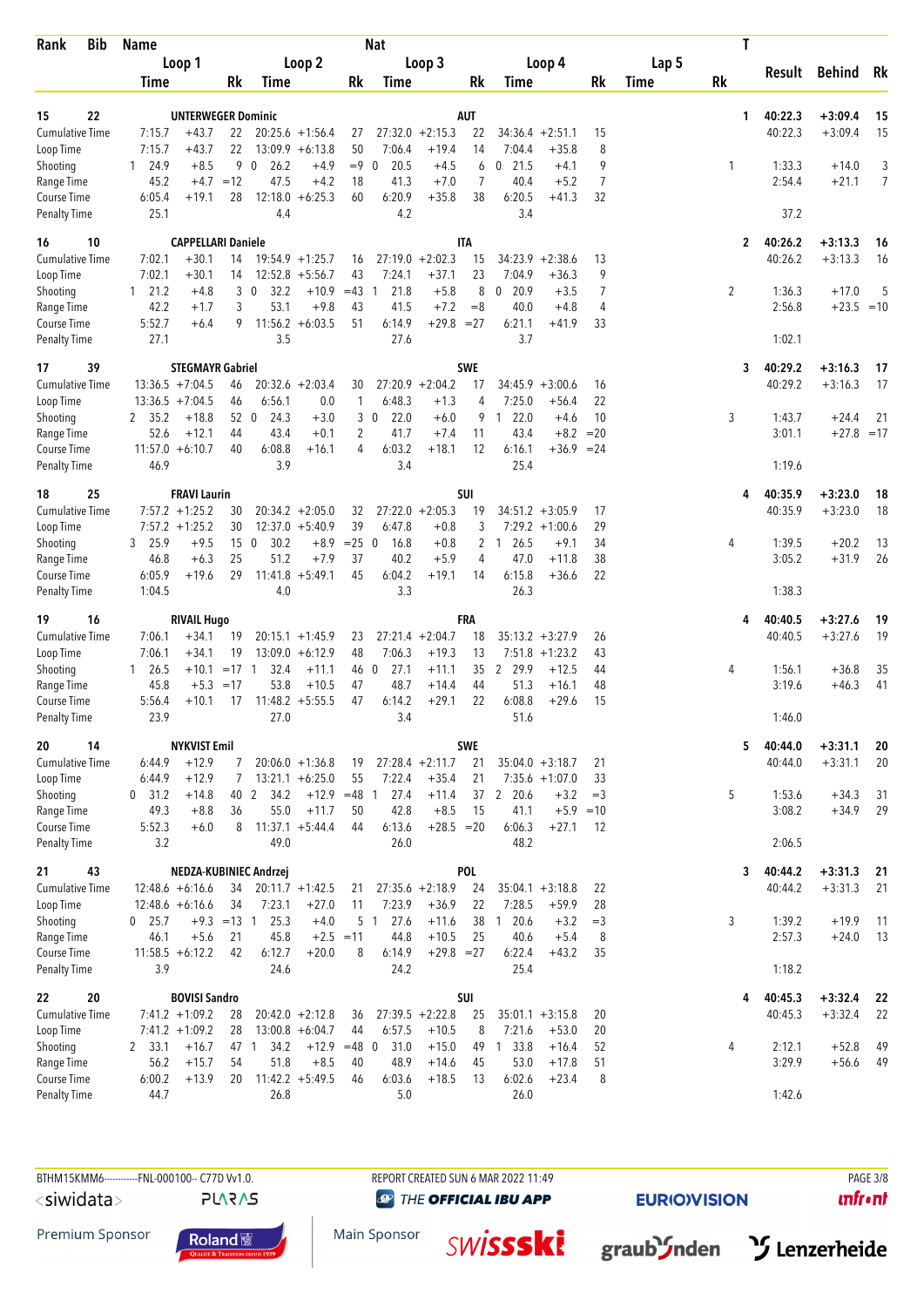| <b>Bib</b><br>Rank                  | <b>Name</b>                  |                                           |                                                          |                  | <b>Nat</b>                       |                                       |             |                                            |                        |          |       | T            |                    |                        |          |
|-------------------------------------|------------------------------|-------------------------------------------|----------------------------------------------------------|------------------|----------------------------------|---------------------------------------|-------------|--------------------------------------------|------------------------|----------|-------|--------------|--------------------|------------------------|----------|
|                                     | Loop 1                       |                                           | Loop 2                                                   |                  |                                  | Loop 3                                |             | Loop 4                                     |                        |          | Lap 5 |              |                    | Result Behind          | Rk       |
|                                     | Time                         | Rk                                        | Time                                                     | Rk               | Time                             |                                       | Rk          | Time                                       |                        | Rk       | Time  | <b>Rk</b>    |                    |                        |          |
| 23<br>15                            |                              | <b>HORNIG Vitezslav</b>                   |                                                          |                  |                                  |                                       | <b>CZE</b>  |                                            |                        |          |       | $\mathbf{2}$ | 40:50.9            | $+3:38.0$              | 23       |
| <b>Cumulative Time</b>              | 6:49.7                       | $+17.7$<br>8                              | $20:16.0 + 1:46.8$                                       | 24               |                                  | $27:47.2 +2:30.5$                     | 26          | $35:05.0 + 3:19.7$                         |                        | 23       |       |              | 40:50.9            | $+3:38.0$              | 23       |
| Loop Time                           | 6:49.7                       | 8<br>$+17.7$                              | $13:26.3 + 6:30.2$                                       | 58<br>8          | 7:31.2<br>22.4<br>$\overline{1}$ | $+44.2$                               | 31<br>$=12$ | 7:17.8<br>$0$ 23.7                         | $+49.2$                | 17       |       |              |                    |                        | $=7$     |
| Shooting<br>Range Time              | 25.2<br>0<br>45.4            | $+8.8$<br>111<br>15<br>$+4.9$             | 26.1<br>$+4.8$<br>45.8<br>$+2.5$                         | $=11$            | 43.3                             | $+6.4$<br>$+9.0$                      | 18          | 43.3                                       | $+6.3$<br>$+8.1$       | 17<br>19 |       | 2            | 1:37.6<br>2:57.8   | $+18.3$<br>$+24.5$     | 14       |
| Course Time                         | 6:00.5                       | $+14.2$<br>23                             | $12:13.9 + 6:21.2$                                       | 58               | 6:21.1                           | $+36.0 = 40$                          |             | 6:30.8                                     | $+51.6$                | 44       |       |              |                    |                        |          |
| <b>Penalty Time</b>                 | 3.8                          |                                           | 26.6                                                     |                  | 26.7                             |                                       |             | 3.6                                        |                        |          |       |              | 1:00.8             |                        |          |
| 45<br>24                            |                              | <b>HELDNA Robert</b>                      |                                                          |                  |                                  |                                       | <b>EST</b>  |                                            |                        |          |       | 2            | 40:56.4            | $+3:43.5$              | 24       |
| <b>Cumulative Time</b>              | $12:45.8 + 6:13.8$           | 33                                        | $19:51.3 +1:22.1$                                        | 13               | 26:59.9                          | $+1:43.2$                             | 11          | $35:00.7 + 3:15.4$                         |                        | 19       |       |              | 40:56.4            | $+3:43.5$              | 24       |
| Loop Time<br>Shooting               | $12:45.8 + 6:13.8$<br>0 30.6 | 33<br>$+14.2$<br>360                      | 7:05.5<br>$+9.4$<br>30.4<br>$+9.1$                       | $=4$<br>$= 27$ 0 | 7:08.6<br>30.3                   | $+21.6$<br>$+14.3$                    | 15<br>46    | 8:00.8<br>2 40.1                           | $+1:32.2$<br>$+22.7$   | 48<br>56 |       | 2            | 2:11.5             | $+52.2$                | 48       |
| Range Time                          | 49.5                         | 37<br>$+9.0$                              | 50.3<br>$+7.0$                                           | $= 35$           | 47.9                             | $+13.6$                               | 42          | 58.4                                       | $+23.2$                | 56       |       |              | 3:26.1             | $+52.8$                | 48       |
| Course Time                         | $11:52.7 + 6:06.4$           | 34                                        | 6:11.5<br>$+18.8$                                        | 6                | 6:16.9                           | $+31.8$                               | 32          | 6:13.6                                     | $+34.4$                | 19       |       |              |                    |                        |          |
| <b>Penalty Time</b>                 | 3.6                          |                                           | 3.7                                                      |                  | 3.7                              |                                       |             | 48.8                                       |                        |          |       |              | 59.9               |                        |          |
| 9<br>25                             |                              | <b>BRAUNHOFER Patrick</b>                 |                                                          |                  |                                  |                                       | <b>ITA</b>  |                                            |                        |          |       | 3            | 41:00.5            | $+3:47.6$              | 25       |
| <b>Cumulative Time</b>              | 6:43.3                       | $+11.3$<br>5                              | $20:01.0 + 1:31.8$                                       | 18<br>53         | 27:34.8                          | $+2:18.1$                             | 23<br>32    | $35:08.6 + 3:23.3$                         |                        | 24       |       |              | 41:00.5            | $+3:47.6$              | 25       |
| Loop Time<br>Shooting               | 6:43.3<br>0 25.0             | $+11.3$<br>5<br>$+8.6$<br>10 <sub>1</sub> | $13:17.7 + 6:21.6$<br>31.1<br>$+9.8$                     | 34 1             | 7:33.8<br>21.6                   | $+46.8$<br>$+5.6$                     |             | $7:33.8 +1:05.2$<br>22.6<br>7 <sub>1</sub> | $+5.2 = 12$            | 32       |       | 3            | 1:40.4             | $+21.1$                | 14       |
| Range Time                          | 43.9                         | $+3.4$<br>$=7$                            | 48.7<br>$+5.4$                                           | $= 25$           | 40.4                             | $+6.1$                                | $=$ 5       | 40.2                                       | $+5.0$                 | 6        |       |              | 2:53.2             | $+19.9$                | 4        |
| Course Time                         | 5:55.9                       | $+9.6$<br>15                              | $12:01.8 + 6:09.1$                                       | 53               | 6:27.2                           | $+42.1$                               | 45          | 6:26.5                                     | $+47.3$                | 40       |       |              |                    |                        |          |
| <b>Penalty Time</b>                 | 3.4                          |                                           | 27.1                                                     |                  | 26.1                             |                                       |             | 27.0                                       |                        |          |       |              | 1:23.7             |                        |          |
| 26<br>21                            |                              |                                           | <b>DONHAUSER Johannes Werner</b>                         |                  |                                  |                                       | <b>GER</b>  |                                            |                        |          |       | 5.           | 41:02.6            | $+3:49.7$              | 26       |
| <b>Cumulative Time</b><br>Loop Time | 6:58.7<br>6:58.7             | 12<br>$+26.7$<br>$+26.7$<br>12            | $20:12.7 +1:43.5$<br>$13:14.0 + 6:17.9$                  | 22<br>52         |                                  | $28:31.2 +3:14.5$<br>$8:18.5 +1:31.5$ | 37<br>55    | $35:35.4 + 3:50.1$<br>7:04.2               | $+35.6$                | 29<br>7  |       |              | 41:02.6            | $+3:49.7$              | 26       |
| Shooting                            | $0$ 25.7                     | $+9.3 = 13$ 2                             | 35.1<br>$+13.8$                                          | 50 3             | 33.8                             | $+17.8$                               | 56          | $0\quad 26.3$                              | $+8.9$                 | 33       |       | 5            | 2:01.1             | $+41.8$                | 42       |
| Range Time                          | 53.4                         | $+12.9$<br>$=48$                          | 53.3<br>$+10.0$                                          | 44               | 53.1                             | $+18.8$                               | $= 54$      | 44.2                                       | $+9.0$                 | $= 27$   |       |              | 3:24.0             | $+50.7$                | 47       |
| Course Time<br><b>Penalty Time</b>  | 6:02.2<br>3.0                | $+15.9$<br>25                             | $11:33.3 + 5:40.6$<br>47.4                               | 42               | 6:15.9<br>1:09.4                 | $+30.8$                               | 30          | 6:16.1<br>3.8                              | $+36.9$                | $= 24$   |       |              | 2:03.8             |                        |          |
|                                     |                              |                                           |                                                          |                  |                                  |                                       |             |                                            |                        |          |       |              |                    |                        |          |
| 26<br>27                            |                              | <b>COLTEA George</b>                      |                                                          |                  |                                  |                                       | <b>ROU</b>  |                                            |                        |          |       | 4            | 41:10.6            | $+3:57.7$              | 27       |
| <b>Cumulative Time</b><br>Loop Time | 7:09.5<br>7:09.5             | $+37.5$<br>20<br>$+37.5$<br>20            | $19:58.7 + 1:29.5$<br>$12:49.2 + 5:53.1$                 | 17<br>42         | 7:21.9                           | $27:20.6 + 2:03.9$<br>$+34.9$         | 16<br>20    | $35:10.0 + 3:24.7$<br>$7:49.4 +1:20.8$     |                        | 25<br>41 |       |              | 41:10.6            | $+3:57.7$              | 27       |
| Shooting                            | $1\quad 25.6$                | 12 <sub>0</sub><br>$+9.2$                 | 28.9<br>$+7.6$                                           | $= 23 \quad 1$   | 22.4                             | $+6.4 = 12$ 2                         |             | 25.8                                       | $+8.4$                 | 31       |       | 4            | 1:43.0             | $+23.7$                | 19       |
| Range Time                          | 45.8                         | $+5.3 = 17$                               | 46.9<br>$+3.6$                                           | 15               | 43.4                             | $+9.1 = 19$                           |             | 45.6                                       | $+10.4$                | 33       |       |              | 3:01.7             | $+28.4$                | 19       |
| Course Time<br><b>Penalty Time</b>  | 5:58.7<br>25.0               | $+12.4$<br>19                             | $11:58.9 + 6:06.2$<br>3.3                                | 52               | 6:12.5<br>26.0                   | $+27.4$                               | 19          | 6:16.0<br>47.7                             | $+36.8$                | 23       |       |              | 1:42.1             |                        |          |
|                                     |                              |                                           |                                                          |                  |                                  |                                       |             |                                            |                        |          |       |              |                    |                        |          |
| 28<br>41<br><b>Cumulative Time</b>  | $13:07.3 + 6:35.3$           | 37                                        | <b>BOURGEOIS REPUBLIQUE Martin</b><br>$21:02.8 + 2:33.6$ | 42               |                                  | $28:06.7 + 2:50.0$                    | FRA<br>30   | $35:13.3 + 3:28.0$                         |                        | 27       |       | 3            | 41:19.3<br>41:19.3 | $+4:06.4$<br>$+4:06.4$ | 28<br>28 |
| Loop Time                           | $13:07.3 + 6:35.3$           | 37                                        | 7:55.5<br>$+59.4$                                        | 21               | 7:03.9                           | $+16.9$                               | 10          | 7:06.6                                     | $+38.0$                | 10       |       |              |                    |                        |          |
| Shooting                            | 1 29.6                       | $+13.2$<br>32 2                           | 31.9<br>$+10.6 = 40$ 0                                   |                  | 22.8                             | $+6.8$                                | 15          | $0$ 26.8                                   | $+9.4 = 35$            |          |       | 3            | 1:51.3             | $+32.0$                | 30       |
| Range Time<br>Course Time           | 47.7<br>$11:54.0 + 6:07.7$   | $+7.2$<br>28<br>35                        | 48.6<br>$+5.3$<br>$+22.7$<br>6:15.4                      | 24<br>13         | 42.5<br>6:17.9                   | $+8.2 = 13$<br>$+32.8$                | 34          | 43.7<br>6:19.6                             | $+8.5 = 23$<br>$+40.4$ | 31       |       |              | 3:02.5             | $+29.2$                | 20       |
| Penalty Time                        | 25.5                         |                                           | 51.4                                                     |                  | 3.5                              |                                       |             | 3.3                                        |                        |          |       |              | 1:23.8             |                        |          |
| 40<br>29                            |                              | <b>USOV Mihail</b>                        |                                                          |                  |                                  |                                       | <b>MDA</b>  |                                            |                        |          |       |              |                    |                        |          |
| Cumulative Time                     | $13:30.9 + 6:58.9$           | 44                                        | $21:03.4 +2:34.2$                                        | 43               |                                  | $28:20.6 + 3:03.9$                    | 33          | $35:33.5 + 3:48.2$                         |                        | 28       |       | 2            | 41:28.4<br>41:28.4 | $+4:15.5$<br>$+4:15.5$ | 29<br>29 |
| Loop Time                           | $13:30.9 + 6:58.9$           | 44                                        | 7:32.5<br>$+36.4$                                        | 15               | 7:17.2                           | $+30.2$                               | 17          | 7:12.9                                     | $+44.3$                | 14       |       |              |                    |                        |          |
| Shooting                            | $1 \quad 27.2$               | $+10.8$<br>23 <sub>1</sub>                | 23.8<br>$+2.5$                                           |                  | $2\quad 0$<br>25.6               | $+9.6 = 25$                           |             | 22.1<br>$\boldsymbol{0}$                   | $+4.7$                 | 11       |       | 2            | 1:38.8             | $+19.5$                | 10       |
| Range Time<br>Course Time           | 49.7<br>$12:13.9 + 6:27.6$   | $+9.2 = 38$<br>51                         | 44.9<br>$+1.6$<br>6:21.2<br>$+28.5$                      | $=4$<br>19       | 47.8<br>6:25.6                   | $+13.5$<br>$+40.5 = 43$               | 41          | 41.0<br>6:27.8                             | $+5.8$<br>$+48.6$      | 9<br>41  |       |              | 3:03.4             | $+30.1$                | 24       |
| <b>Penalty Time</b>                 | 27.3                         |                                           | 26.4                                                     |                  | 3.7                              |                                       |             | 4.1                                        |                        |          |       |              | 1:01.7             |                        |          |
| 27<br>30                            |                              | <b>RASTIC Damir</b>                       |                                                          |                  |                                  |                                       | <b>SRB</b>  |                                            |                        |          |       | 6            | 41:29.2            | $+4:16.3$              | 30       |
| Cumulative Time                     | $7:32.2 +1:00.2$             | 25                                        | $20:41.6 + 2:12.4$                                       | 35               |                                  | $28:28.2 + 3:11.5$                    | 36          | $35:51.1 + 4:05.8$                         |                        | 33       |       |              | 41:29.2            | $+4:16.3$              | 30       |
| Loop Time                           | $7:32.2 +1:00.2$             | 25                                        | $13:09.4 + 6:13.3$                                       | 49               | 7:46.6                           | $+59.6$                               | 38          | 7:22.9                                     | $+54.3$                | 21       |       |              |                    |                        |          |
| Shooting<br>Range Time              | 2 32.8<br>51.1               | $+16.4$<br>46 1<br>43<br>$+10.6$          | 30.7<br>$+9.4$<br>54.0<br>$+10.7$                        | 48               | 33.9<br>31 2<br>53.1             | $+17.9$<br>$+18.8 = 54$               |             | 57 1 27.0<br>45.3                          | $+9.6$<br>$+10.1$      | 37<br>31 |       | 6            | 2:04.5<br>3:23.5   | $+45.2$<br>$+50.2$     | 45<br>46 |
| Course Time                         | 5:56.0                       | $+9.7$<br>16                              | $11:50.2 + 5:57.5$                                       | 49               | 6:05.4                           | $+20.3 = 15$                          |             | 6:11.6                                     | $+32.4$                | 18       |       |              |                    |                        |          |
| Penalty Time                        | 45.0                         |                                           | 25.2                                                     |                  | 48.1                             |                                       |             | 26.0                                       |                        |          |       |              | 2:24.3             |                        |          |

 $<$ siwidata $>$ 

**PLARAS** 

BTHM15KMM6-----------FNL-000100-- C77D Vv1.0. REPORT CREATED SUN 6 MAR 2022 11:49 REPORT CREATED SUN 6 MAR 2022 11:49 **@** THE OFFICIAL IBU APP

**EURIO)VISION** 

 $unfront$ 







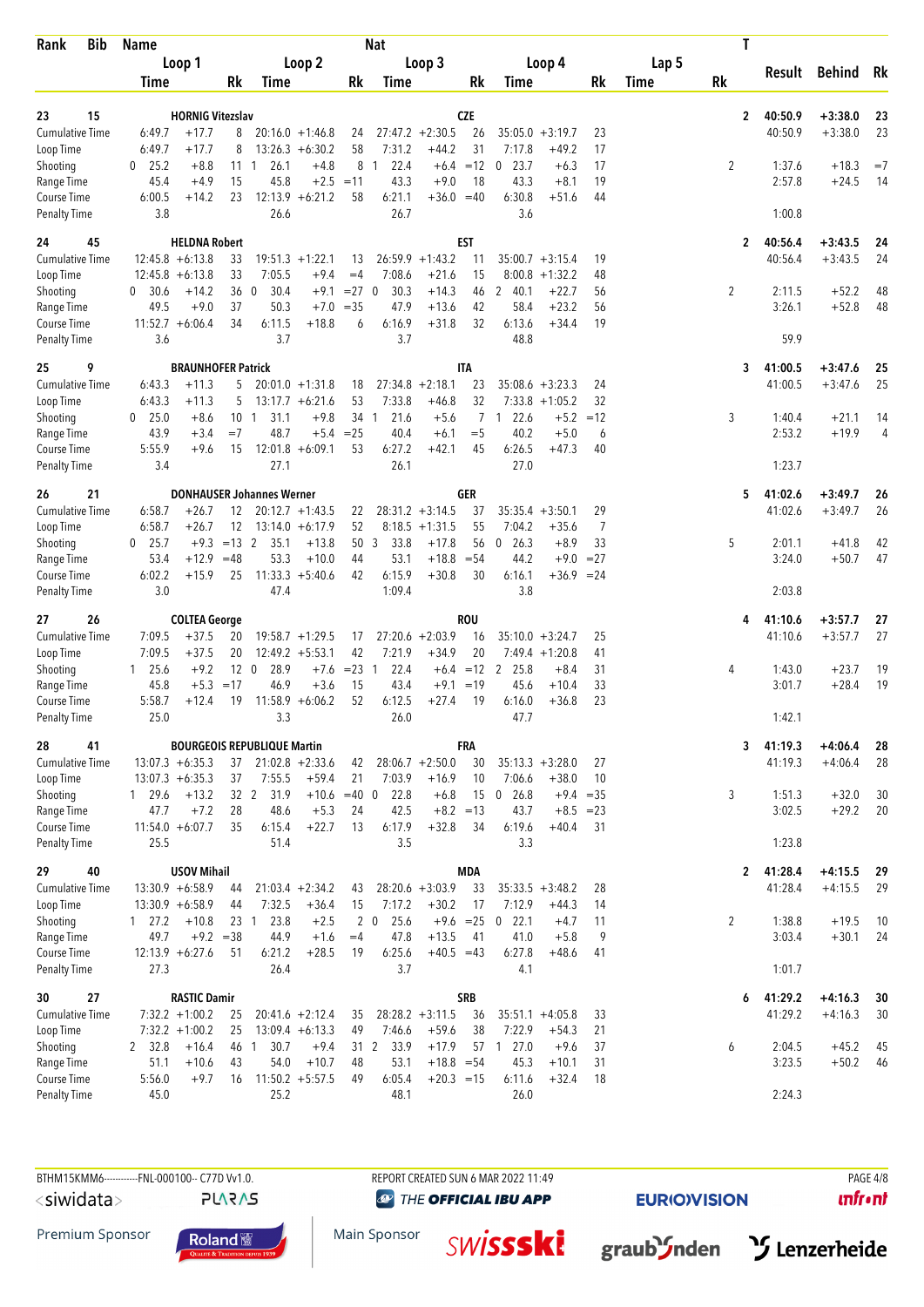| <b>Bib</b><br>Rank                  | <b>Name</b>                              |                                 |                 |                              |                               |                       | <b>Nat</b>     |                                        |                    |                                         |                    |       | T              |                    |                        |              |
|-------------------------------------|------------------------------------------|---------------------------------|-----------------|------------------------------|-------------------------------|-----------------------|----------------|----------------------------------------|--------------------|-----------------------------------------|--------------------|-------|----------------|--------------------|------------------------|--------------|
|                                     |                                          | Loop 1                          |                 |                              | Loop 2                        |                       |                | Loop 3                                 |                    | Loop 4                                  |                    | Lap 5 |                |                    | Result Behind          | Rk           |
|                                     | Time                                     |                                 | Rk              | Time                         |                               | Rk                    | Time           |                                        | Rk                 | Time                                    | Rk                 | Time  | <b>Rk</b>      |                    |                        |              |
| 33<br>31                            |                                          | <b>LEITINGER Nikolaus</b>       |                 |                              |                               |                       |                |                                        | AUT                |                                         |                    |       | 4              | 41:38.4            | $+4:25.5$              | 31           |
| <b>Cumulative Time</b>              | $13:23.0 + 6:51.0$                       |                                 | 41              |                              | $20:30.5 + 2:01.3$            | 29                    |                | $28:00.8 + 2:44.1$                     | 28                 | $35:47.1 + 4:01.8$                      | 32                 |       |                | 41:38.4            | $+4:25.5$              | 31           |
| Loop Time                           | $13:23.0 + 6:51.0$                       |                                 | 41              | 7:07.5                       | $+11.4$                       | $\overline{7}$        | 7:30.3         | $+43.3$                                | 29                 | $7:46.3 +1:17.7$                        | 37                 |       |                |                    |                        |              |
| Shooting                            | 2 30.8                                   | $+14.4$                         | 37 <sub>0</sub> | 27.8                         | $+6.5$                        | 16 <sub>1</sub>       | 28.1           | $+12.1$                                | 39                 | 31.1<br>$+13.7$<br>$\mathbf{1}$         | 48                 |       | 4              | 1:58.0             | $+38.7$                | 38           |
| Range Time                          | 50.7<br>$11:42.7 + 5:56.4$               | $+10.2$                         | 41              | 48.3                         | $+5.0$                        | $= 20$                | 47.7           | $+13.4$                                | 40                 | 48.4<br>$+13.2$                         | 43                 |       |                | 3:15.1             | $+41.8$                | 37           |
| Course Time<br><b>Penalty Time</b>  | 49.5                                     |                                 | 32              | 6:15.3<br>3.9                | $+22.6$                       | 12                    | 6:15.5<br>27.0 | $+30.4$                                | 29                 | 6:32.3<br>$+53.1$<br>25.5               | 45                 |       |                | 1:46.1             |                        |              |
| 32<br>32                            |                                          | <b>KARVINEN Ville-valtteri</b>  |                 |                              |                               |                       |                |                                        | <b>FIN</b>         |                                         |                    |       | 4              | 41:40.2            | $+4:27.3$              | 32           |
| <b>Cumulative Time</b>              | $12:49.0 + 6:17.0$                       |                                 | 35              |                              | $19:53.9 + 1:24.7$            | 15                    |                | $27:22.5 + 2:05.8$                     | 20                 | $35:38.4 + 3:53.1$                      | 30                 |       |                | 41:40.2            | $+4:27.3$              | 32           |
| Loop Time                           | $12:49.0 + 6:17.0$                       |                                 | 35              | 7:04.9                       | $+8.8$                        | 3                     | 7:28.6         | $+41.6$                                | 27                 | $8:15.9 + 1:47.3$                       | 51                 |       |                |                    |                        |              |
| Shooting                            | 0 30.5<br>48.5                           | $+14.1$<br>$+8.0$               | 35<br>30        | 27.3<br>$\mathbf 0$<br>48.4  | $+6.0$<br>$+5.1$              | 12 <sub>1</sub><br>22 | 28.6<br>47.5   | $+12.6$<br>$+13.2$                     | 43<br>39           | $3$ 21.1<br>$+3.7$<br>47.4<br>$+12.2$   | 8<br>41            |       | 4              | 1:47.7<br>3:11.8   | $+28.4$<br>$+38.5$     | $= 25$<br>33 |
| Range Time<br>Course Time           | $11:55.7 + 6:09.4$                       |                                 | 37              | 6:12.8                       | $+20.1$                       | 9                     | 6:14.8         | $+29.7$                                | 26                 | 6:18.2<br>$+39.0$                       | 29                 |       |                |                    |                        |              |
| <b>Penalty Time</b>                 | 4.7                                      |                                 |                 | 3.6                          |                               |                       | 26.2           |                                        |                    | 1:10.2                                  |                    |       |                | 1:44.9             |                        |              |
| 33<br>12                            |                                          | <b>TAMBORNINO Eligius</b>       |                 |                              |                               |                       |                |                                        | SUI                |                                         |                    |       | 9              | 41:43.4            | $+4:30.5$              | 33           |
| <b>Cumulative Time</b>              | 7:20.9                                   | $+48.9$                         | 24              |                              | $20:29.2 + 2:00.0$            | 28                    |                | $28:10.6 + 2:53.9$                     | 32                 | $36:09.2 + 4:23.9$                      | 37                 |       |                | 41:43.4            | $+4:30.5$              | 33           |
| Loop Time<br>Shooting               | 7:20.9<br>2 24.8                         | $+48.9$<br>$+8.4$               | 24<br>8         | $\overline{2}$<br>31.0       | $13:08.3 + 6:12.2$<br>$+9.7$  | 47<br>33 2            | 7:41.4<br>28.2 | $+54.4$<br>$+12.2$                     | 34<br>40           | $7:58.6 + 1:30.0$<br>3, 23.1            | 46<br>$+5.7$<br>14 |       | 9              | 1:47.2             | $+27.9$                | 23           |
| Range Time                          | 42.1                                     | $+1.6$                          | 2               | 48.1                         | $+4.8$                        | 19                    | 46.9           | $+12.6 = 34$                           |                    | 42.7                                    | $=15$<br>$+7.5$    |       |                | 2:59.8             | $+26.5$                | 16           |
| Course Time                         | 5:54.0                                   | $+7.7$                          | 12              | $11:34.4 + 5:41.7$           |                               | 43                    | 6:07.2         | $+22.1$                                | 17                 | 6:06.6<br>$+27.4$                       | 13                 |       |                |                    |                        |              |
| <b>Penalty Time</b>                 | 44.8                                     |                                 |                 | 45.8                         |                               |                       | 47.2           |                                        |                    | 1:09.3                                  |                    |       |                | 3:27.2             |                        |              |
| 29<br>34                            |                                          | <b>DANUSER Dajan</b>            |                 |                              |                               |                       |                |                                        | SUI                |                                         |                    |       | 7              | 41:44.7            | $+4:31.8$              | 34           |
| <b>Cumulative Time</b>              | 7:17.9                                   | $+45.9$                         | 23              |                              | $20:49.7 + 2:20.5$            | 40                    |                | $28:41.5 + 3:24.8$                     | 41                 | $36:09.2 + 4:23.9$                      | 36                 |       |                | 41:44.7            | $+4:31.8$              | 34           |
| Loop Time<br>Shooting               | 7:17.9<br>$1 \quad 35.4$                 | $+45.9$<br>$+19.0$              | 23<br>53 3      | 37.1                         | $13:31.8 + 6:35.7$<br>$+15.8$ | 59                    | 38.0<br>54 2   | $7:51.8 +1:04.8$<br>$+22.0$            | 42<br>59           | 7:27.7<br>$+59.1$<br>1 34.6<br>$+17.2$  | 25<br>53           |       | $\overline{7}$ | 2:25.2             | $+1:05.9$              | 53           |
| Range Time                          | 53.0                                     | $+12.5$                         | 46              | 56.5                         | $+13.2 = 52$                  |                       | 59.0           | $+24.7$                                | 59                 | 57.1<br>$+21.9$                         | 55                 |       |                | 3:45.6             | $+1:12.3$              | 53           |
| Course Time                         | 6:00.4                                   | $+14.1$                         | $= 21$          |                              | $11:28.3 + 5:35.6$            | 41                    | 6:05.4         | $+20.3 = 15$                           |                    | 6:05.8<br>$+26.6$                       | 10                 |       |                |                    |                        |              |
| <b>Penalty Time</b>                 | 24.5                                     |                                 |                 | 1:07.0                       |                               |                       | 47.3           |                                        |                    | 24.7                                    |                    |       |                | 2:43.8             |                        |              |
| 38<br>35                            |                                          | <b>CERVENKA Vaclav</b>          |                 |                              |                               |                       |                |                                        | <b>USA</b>         |                                         |                    |       | 6              | 41:56.4            | $+4:43.5$              | 35           |
| <b>Cumulative Time</b>              | $14:23.8 + 7:51.8$                       |                                 | 59              |                              | $21:29.3 + 3:00.1$            | 48                    |                | $28:59.8 + 3:43.1$                     | 45                 | $36:07.0 + 4:21.7$                      | 35                 |       |                | 41:56.4            | $+4:43.5$              | 35           |
| Loop Time<br>Shooting               | $14:23.8 + 7:51.8$<br>5 26.5             | $+10.1 = 170$                   | 59              | 7:05.5<br>26.2               | $+9.4$<br>$+4.9$              | $=4$<br>$= 9 \quad 1$ | 7:30.5<br>24.6 | $+43.5$<br>$+8.6$                      | 30<br>$22 \quad 0$ | 7:07.2<br>$+38.6$<br>25.2               | 11<br>$+7.8$<br>28 |       | 6              | 1:42.7             | $+23.4$                | 18           |
| Range Time                          | 48.6                                     | $+8.1$                          | 31              | 47.2                         | $+3.9$                        | 16                    | 46.1           | $+11.8$                                | 32                 | 44.4                                    | 29<br>$+9.2$       |       |                | 3:06.3             | $+33.0$                | 28           |
| Course Time                         | $11:55.5 + 6:09.2$                       |                                 | 36              | 6:14.8                       | $+22.1$                       | 11                    | 6:19.9         | $+34.8$                                | 36                 | 6:19.2<br>$+40.0$                       | 30                 |       |                |                    |                        |              |
| <b>Penalty Time</b>                 | 1:39.6                                   |                                 |                 | 3.4                          |                               |                       | 24.5           |                                        |                    | 3.6                                     |                    |       |                | 2:11.3             |                        |              |
| 46<br>36                            |                                          | <b>CHRISTILLE Cedric</b>        |                 |                              |                               |                       |                |                                        | ITA                |                                         |                    |       | 3              | 41:58.4            | $+4:45.5$              | 36           |
| <b>Cumulative Time</b><br>Loop Time | $12:44.2 + 6:12.2$<br>$12:44.2 + 6:12.2$ |                                 | 32<br>32        | $19:53.5 + 1:24.3$<br>7:09.3 | $+13.2$                       | 14<br>8               |                | $27:57.1 + 2:40.4$<br>$8:03.6 +1:16.6$ | 27<br>46           | $35:46.3 +4:01.0$<br>$7:49.2 +1:20.6$   | 31<br>40           |       |                | 41:58.4            | $+4:45.5$              | 36           |
| Shooting                            | $0$ 16.4                                 | 0.0                             |                 | $1\quad0$<br>28.1            |                               | $+6.8$ = 18 2         | 30.4           | $+14.4$                                |                    | 47 1 23.6                               | $+6.2$<br>16       |       | 3              | 1:38.6             | $+19.3$                | 9            |
| Range Time                          | 43.9                                     | $+3.4$                          | $=7$            | 46.7                         | $+3.4$                        | 13                    | 50.8           | $+16.5$                                | 51                 | 41.5                                    | $+6.3$<br>12       |       |                | 3:02.9             | $+29.6$                | 22           |
| Course Time                         | $11:56.7 + 6:10.4$                       |                                 | 39              | 6:18.9                       | $+26.2 = 14$                  |                       | 6:22.9         | $+37.8$                                | 42                 | 6:39.0<br>$+59.8$                       | 51                 |       |                |                    |                        |              |
| <b>Penalty Time</b>                 | 3.6                                      |                                 |                 | 3.6                          |                               |                       | 49.9           |                                        |                    | 28.7                                    |                    |       |                | 1:25.8             |                        |              |
| 47<br>37                            |                                          | <b>JAKIELA Tomasz</b>           |                 |                              |                               |                       |                |                                        | POL                |                                         |                    |       | 5              | 42:09.7            | $+4:56.8$              | 37           |
| <b>Cumulative Time</b><br>Loop Time | $13:18.2 + 6:46.2$<br>$13:18.2 + 6:46.2$ |                                 | 39<br>39        | 7:06.6                       | $20:24.8 + 1:55.6$<br>$+10.5$ | 26<br>6               | 7:45.4         | $28:10.2 + 2:53.5$<br>$+58.4$          | 31<br>37           | $36:05.7 + 4:20.4$<br>$7:55.5 + 1:26.9$ | 34<br>45           |       |                | 42:09.7            | $+4:56.8$              | 37           |
| Shooting                            | $1\quad 28.3$                            | $+11.9$                         | 28 0            | 30.6                         | $+9.3$                        | 30 <sub>2</sub>       | 19.5           | $+3.5$                                 | 3                  | 2 24.0                                  | $+6.6$<br>20       |       | 5              | 1:42.6             | $+23.3$                | 17           |
| Range Time                          | 53.1                                     | $+12.6$                         | 47              | 50.0                         | $+6.7 = 32$                   |                       | 43.4           | $+9.1 = 19$                            |                    | 43.7                                    | $+8.5 = 23$        |       |                | 3:10.2             | $+36.9$                | 30           |
| Course Time                         | $12:00.5 + 6:14.2$                       |                                 | 44              | 6:12.2                       | $+19.5$                       | 7                     | 6:14.4         | $+29.3$                                | 24                 | 6:22.9<br>$+43.7$                       | 36                 |       |                |                    |                        |              |
| <b>Penalty Time</b>                 | 24.5                                     |                                 |                 | 4.4                          |                               |                       | 47.5           |                                        |                    | 48.8                                    |                    |       |                | 2:05.4             |                        |              |
| 30<br>38<br><b>Cumulative Time</b>  | 6:54.5                                   | <b>KRUPCIK Tomas</b><br>$+22.5$ | 10              |                              | $20:16.5 + 1:47.3$            | 25                    |                | $28:31.6 + 3:14.9$                     | <b>CZE</b><br>38   | $36:22.2 + 4:36.9$                      | 39                 |       | 6              | 42:17.0<br>42:17.0 | $+5:04.1$<br>$+5:04.1$ | 38<br>38     |
| Loop Time                           | 6:54.5                                   | $+22.5$                         | 10              |                              | $13:22.0 + 6:25.9$            | 57                    |                | $8:15.1 + 1:28.1$                      | 52                 | $7:50.6 + 1:22.0$                       | 42                 |       |                |                    |                        |              |
| Shooting                            | $0$ 28.6                                 | $+12.2$                         | 31 1            | 27.6                         |                               | $+6.3 = 13.3$         | 26.4           |                                        |                    | $+10.4$ = 29 2 25.1                     | $+7.7$<br>27       |       | 6              | 1:47.8             | $+28.5$                | 27           |
| Range Time                          | 46.4                                     | $+5.9$ =22                      |                 | 47.4                         | $+4.1$                        | 17                    | 44.6           | $+10.3$                                | 24                 | 44.6                                    | $+9.4$<br>30       |       |                | 3:03.0             | $+29.7$                | 23           |
| Course Time                         | 6:04.6                                   | $+18.3$                         | 27              |                              | $12:09.9 + 6:17.2$            | 55                    | 6:21.1         | $+36.0 = 40$                           |                    | 6:17.8<br>$+38.6$                       | 28                 |       |                |                    |                        |              |
| Penalty Time                        | 3.4                                      |                                 |                 | 24.7                         |                               |                       | 1:09.3         |                                        |                    | 48.1                                    |                    |       |                | 2:25.7             |                        |              |

**PLARAS** 

**@** THE OFFICIAL IBU APP

**EURIO)VISION** 

 $unfront$ 







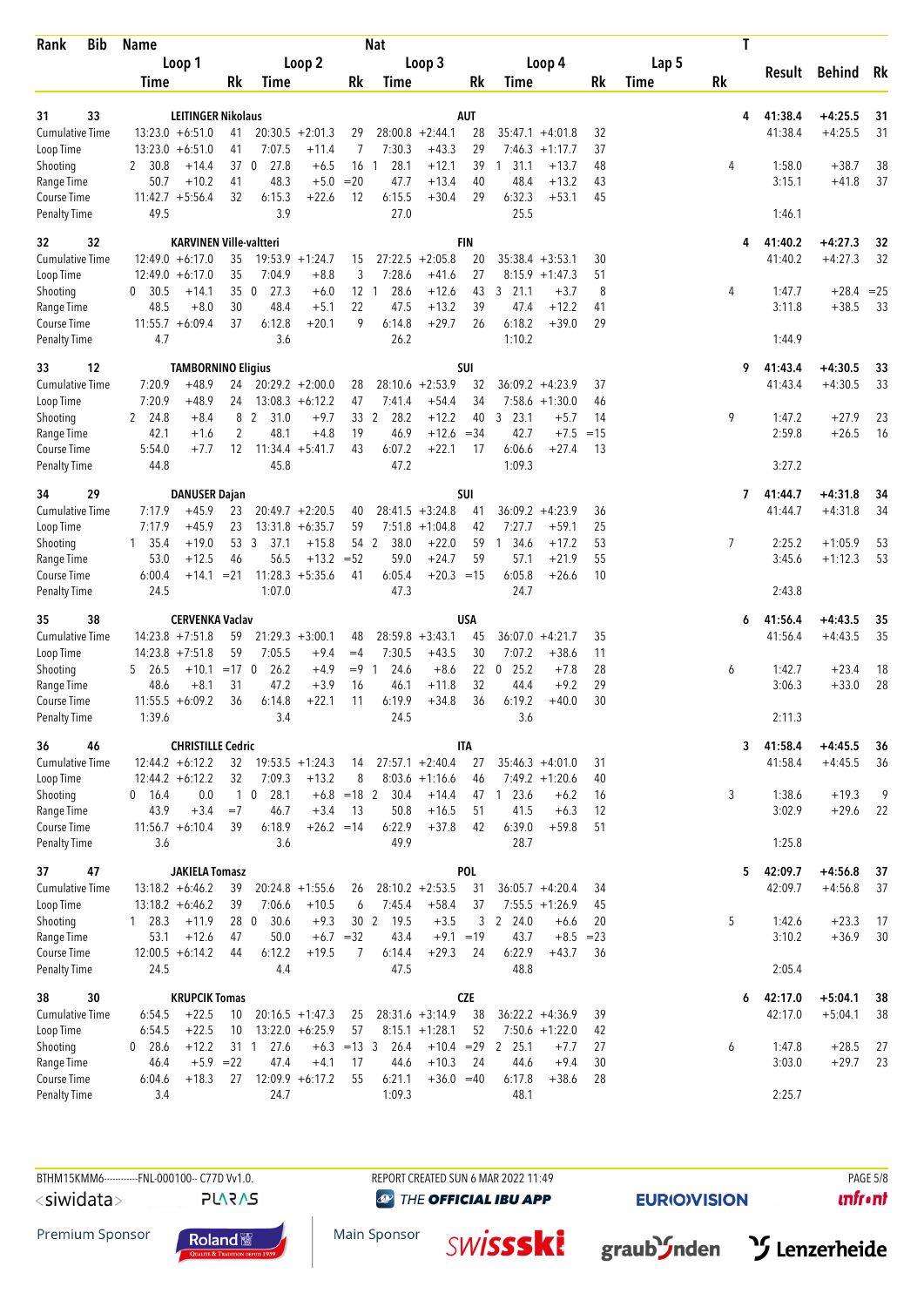| Rank                                | <b>Bib</b> | <b>Name</b>                              |                                    |              |                             |                                          |                     | <b>Nat</b>              |                                       |                  |                                         |              |          |       | T              |                    |                        |          |
|-------------------------------------|------------|------------------------------------------|------------------------------------|--------------|-----------------------------|------------------------------------------|---------------------|-------------------------|---------------------------------------|------------------|-----------------------------------------|--------------|----------|-------|----------------|--------------------|------------------------|----------|
|                                     |            | Loop 1                                   |                                    |              |                             | Loop 2                                   |                     |                         | Loop 3                                |                  | Loop 4                                  |              |          | Lap 5 |                |                    | Result Behind Rk       |          |
|                                     |            | Time                                     |                                    | Rk           | Time                        |                                          | Rk                  | Time                    |                                       | Rk               | Time                                    |              | Rk       | Time  | Rk             |                    |                        |          |
|                                     |            |                                          |                                    |              |                             |                                          |                     |                         |                                       |                  |                                         |              |          |       |                |                    |                        |          |
| 39<br><b>Cumulative Time</b>        | 28         | 7:11.4                                   | <b>SJOKVIST Henning</b><br>$+39.4$ | 21           |                             | $20:32.9 + 2:03.7$                       | 31                  |                         | $28:22.5 + 3:05.8$                    | <b>SWE</b><br>34 | $36:36.2 + 4:50.9$                      |              | 41       |       | 7              | 42:19.4<br>42:19.4 | $+5:06.5$<br>$+5:06.5$ | 39<br>39 |
| Loop Time                           |            | 7:11.4                                   | $+39.4$                            | 21           |                             | $13:21.5 + 6:25.4$                       | 56                  |                         | $7:49.6 +1:02.6$                      | 40               | $8:13.7 +1:45.1$                        |              | 50       |       |                |                    |                        |          |
| Shooting                            |            | $1 \t26.9$                               | $+10.5$                            | $21 \quad 1$ | 27.9                        | $+6.6$                                   |                     | 17 <sup>2</sup><br>20.0 | $+4.0$                                | $\overline{4}$   | 3, 24.3                                 | $+6.9$       | 21       |       | 7              | 1:39.4             | $+20.1$                | 12       |
| Range Time                          |            | 43.8                                     | $+3.3$                             | 6            | 45.5                        | $+2.2$                                   | $=7$                | 44.4                    | $+10.1$                               | 23               | 43.2                                    | $+8.0$       | 18       |       |                | 2:56.9             | $+23.6$                | 12       |
| Course Time                         |            | 6:02.7<br>24.8                           | $+16.4$                            | 26           | 25.8                        | $12:10.2 + 6:17.5$                       | 56                  | 6:14.7<br>50.4          | $+29.6$                               | 25               | 6:15.6<br>1:14.8                        | $+36.4$      | 21       |       |                | 2:56.0             |                        |          |
| <b>Penalty Time</b>                 |            |                                          |                                    |              |                             |                                          |                     |                         |                                       |                  |                                         |              |          |       |                |                    |                        |          |
| 40                                  | 48         |                                          | <b>LACY Scott</b>                  |              |                             |                                          |                     |                         |                                       | <b>USA</b>       |                                         |              |          |       | 5              | 42:21.0            | $+5:08.1$              | 40       |
| <b>Cumulative Time</b>              |            | $13:50.4 +7:18.4$<br>$13:50.4 +7:18.4$   |                                    | 50<br>50     | 7:35.2                      | $21:25.6 + 2:56.4$<br>$+39.1$            | 47<br>17            |                         | $29:28.9 +4:12.2$<br>$8:03.3 +1:16.3$ | 48               | $36:43.1 + 4:57.8$<br>7:14.2<br>$+45.6$ |              | 43       |       |                | 42:21.0            | $+5:08.1$              | 40       |
| Loop Time<br>Shooting               |            | 2 41.2                                   | $+24.8$                            | $=$ 56       | 40.5<br>1                   | $+19.2$                                  | 59                  | 33.2<br>$\mathbf{2}$    | $+17.2$                               | 45<br>54         | $0$ 33.5<br>$+16.1$                     |              | 15<br>51 |       | 5              | 2:28.5             | $+1:09.2$              | 55       |
| Range Time                          |            | 1:01.2                                   | $+20.7$                            | 58           | 1:01.3                      | $+18.0$                                  | 58                  | 53.2                    | $+18.9$                               | 56               | 53.2                                    | $+18.0$      | 52       |       |                | 3:48.9             | $+1:15.6$              | 55       |
| Course Time                         |            | $12:01.3 + 6:15.0$                       |                                    | 45           | 6:08.1                      | $+15.4$                                  | 3                   | 6:20.7                  | $+35.6$                               | 37               | 6:17.0                                  | $+37.8$      | 27       |       |                |                    |                        |          |
| <b>Penalty Time</b>                 |            | 47.9                                     |                                    |              | 25.8                        |                                          |                     | 49.3                    |                                       |                  | 4.0                                     |              |          |       |                | 2:07.1             |                        |          |
| 41                                  | 24         |                                          | <b>DURTSCHI Max</b>                |              |                             |                                          |                     |                         |                                       | USA              |                                         |              |          |       | 5              | 42:21.6            | $+5:08.7$              | 41       |
| <b>Cumulative Time</b>              |            | $7:38.7 +1:06.7$                         |                                    | 27           |                             | $20:46.7 + 2:17.5$                       | 38                  |                         | $28:26.5 + 3:09.8$                    | 35               | $36:26.4 +4:41.1$                       |              | 40       |       |                | 42:21.6            | $+5:08.7$              | 41       |
| Loop Time                           |            | $7:38.7 +1:06.7$                         |                                    | 27           |                             | $13:08.0 + 6:11.9$                       | 46                  | 7:39.8                  | $+52.8$                               | 33               | $7:59.9 + 1:31.3$                       |              | 47       |       |                |                    |                        |          |
| Shooting                            |            | 22.7                                     | $+6.3$                             | 5            | $\overline{0}$<br>32.2      | $+10.9$                                  | $=43$               | 23.7<br>-1              |                                       |                  | $+7.7$ = 18 2 24.8                      | $+7.4$       | 23       |       | 5              | 1:43.5             | $+24.2$                | 20       |
| Range Time<br>Course Time           |            | 44.8<br>6:08.3                           | $+4.3$<br>$+22.0$                  | $=9$<br>30   | 51.4                        | $+8.1$<br>$12:12.6 + 6:19.9$             | $= 38$<br>57        | 43.0<br>6:29.5          | $+8.7$<br>$+44.4$                     | $=16$<br>48      | 46.2<br>$+11.0$<br>6:23.4<br>$+44.2$    |              | 36<br>37 |       |                | 3:05.4             | $+32.1$                | 27       |
| <b>Penalty Time</b>                 |            | 45.6                                     |                                    |              | 3.9                         |                                          |                     | 27.2                    |                                       |                  | 50.3                                    |              |          |       |                | 2:07.1             |                        |          |
|                                     |            |                                          |                                    |              |                             |                                          |                     |                         |                                       |                  |                                         |              |          |       |                |                    |                        |          |
| 42                                  | 51         |                                          | <b>BUTA Florin-Catalin</b>         |              |                             |                                          |                     |                         |                                       | <b>ROU</b>       |                                         |              |          |       | 3.             | 42:28.5            | $+5:15.6$              | 42       |
| <b>Cumulative Time</b><br>Loop Time |            | $13:29.7 + 6:57.7$<br>$13:29.7 + 6:57.7$ |                                    | 43<br>43     | 7:37.7                      | $21:07.4 +2:38.2$<br>$+41.6$             | 45<br>18            | 7:42.9                  | $28:50.3 + 3:33.6$<br>$+55.9$         | 42<br>36         | $36:17.0 + 4:31.7$<br>7:26.7<br>$+58.1$ |              | 38<br>24 |       |                | 42:28.5            | $+5:15.6$              | 42       |
| Shooting                            |            | $1 \quad 35.7$                           | $+19.3$                            | 54 1         | 30.8                        | $+9.5$                                   | 32 <sub>1</sub>     | 23.6                    | $+7.6$                                | 17               | 0, 30.3<br>$+12.9$                      |              | 47       |       | 3              | 2:00.5             | $+41.2$                | 41       |
| Range Time                          |            | 1:00.0                                   | $+19.5$                            | 56           | 51.4                        | $+8.1$                                   | $=38$               | 45.0                    | $+10.7$                               | 27               | 45.7                                    | $+10.5$      | 34       |       |                | 3:22.1             | $+48.8$                | 45       |
| Course Time                         |            | $12:02.7 + 6:16.4$                       |                                    | 46           | 6:18.9                      | $+26.2 = 14$                             |                     | 6:30.9                  | $+45.8$                               | 50               | 6:37.3                                  | $+58.1$      | $=49$    |       |                |                    |                        |          |
| <b>Penalty Time</b>                 |            | 27.0                                     |                                    |              | 27.3                        |                                          |                     | 26.9                    |                                       |                  | 3.6                                     |              |          |       |                | 1:25.1             |                        |          |
| 43                                  | 35         |                                          |                                    |              | <b>HECHENBERGER Andreas</b> |                                          |                     |                         |                                       | <b>AUT</b>       |                                         |              |          |       | 4              | 42:47.5            | $+5:34.6$              | 43       |
| <b>Cumulative Time</b>              |            | $13:31.5 + 6:59.5$                       |                                    | 45           |                             | $20:50.5 + 2:21.3$                       | 41                  |                         | $29:20.1 +4:03.4$                     | 46               | $36:48.0 + 5:02.7$                      |              | 44       |       |                | 42:47.5            | $+5:34.6$              | 43       |
| Loop Time                           |            | $13:31.5 + 6:59.5$                       |                                    | 45           | 7:19.0                      | $+22.9$                                  | 10                  |                         | $8:29.6 +1:42.6$                      | 58               | 7:27.9<br>$+59.3$                       |              | 27       |       |                |                    |                        |          |
| Shooting<br>Range Time              |            | $1 \quad 31.3$<br>51.0                   | $+14.9$<br>$+10.5$                 | 41 0<br>42   | 31.7<br>53.5                | $+10.4$<br>$+10.2$                       | $=37.3$<br>45       | 28.3<br>48.2            | $+12.3$<br>$+13.9$                    | 41<br>43         | $0$ 27.1<br>47.8<br>$+12.6$             | $+9.7$       | 38<br>42 |       | 4              | 1:58.6<br>3:20.5   | $+39.3$<br>$+47.2$     | 39<br>42 |
| Course Time                         |            | $12:12.5 + 6:26.2$                       |                                    | 49           | 6:21.3                      | $+28.6$                                  | 20                  | 6:27.8                  | $+42.7$                               | 46               | 6:35.9                                  | $+56.7$      | $=46$    |       |                |                    |                        |          |
| <b>Penalty Time</b>                 |            | 28.0                                     |                                    |              | 4.2                         |                                          |                     | 1:13.6                  |                                       |                  | 4.1                                     |              |          |       |                | 1:50.0             |                        |          |
| 44                                  | 23         |                                          | <b>FAUNER Daniele</b>              |              |                             |                                          |                     |                         |                                       | <b>ITA</b>       |                                         |              |          |       | 4              | 42:48.9            | $+5:36.0$              | 44       |
| <b>Cumulative Time</b>              |            | $7:36.5 +1:04.5$                         |                                    | 26           |                             | $20:49.1 + 2:19.9$                       | 39                  |                         | $28:58.9 + 3:42.2$                    | 43               | $36:36.5 +4:51.2$                       |              | 42       |       |                | 42:48.9            | $+5:36.0$              | 44       |
| Loop Time                           |            | $7:36.5 +1:04.5$                         |                                    | 26           |                             | $13:12.6 + 6:16.5$                       | 51                  |                         | $8:09.8 +1:22.8$                      | 51               | $7:37.6 +1:09.0$                        |              | 34       |       |                |                    |                        |          |
| Shooting                            |            | 2 33.7                                   | $+17.3$                            | 49 0         | 35.7                        | $+14.4$                                  |                     | 51 2<br>30.9            | $+14.9$                               | 48               | $0$ 23.5                                | $+6.1$       | 15       |       | 4              | 2:03.9             | $+44.6$                | 43       |
| Range Time                          |            | 50.2                                     | $+9.7$                             | 40           | 54.5                        | $+11.2$                                  | 49                  | 50.2                    | $+15.9$                               | 49               | 44.2                                    | $+9.0$       | $= 27$   |       |                | 3:19.1             | $+45.8$                | 39       |
| Course Time<br><b>Penalty Time</b>  |            | 6:01.8<br>44.5                           | $+15.5$                            | 24           | 3.9                         | $12:14.1 + 6:21.4$                       | 59                  | 6:28.3<br>51.2          | $+43.2$                               | 47               | $6:49.3 +1:10.1$<br>4.0                 |              | 55       |       |                | 1:43.7             |                        |          |
|                                     |            |                                          |                                    |              |                             |                                          |                     |                         |                                       |                  |                                         |              |          |       |                |                    |                        |          |
| 45                                  | 18         |                                          | <b>POSTL Thomas</b>                |              |                             |                                          |                     |                         |                                       | <b>AUT</b>       |                                         |              |          |       | 7              | 42:53.7            | $+5:40.8$              | 45       |
| Cumulative Time<br>Loop Time        |            | $7:57.0 +1:25.0$<br>$7:57.0 +1:25.0$     |                                    | 29<br>29     |                             | $21:17.9 + 2:48.7$<br>$13:20.9 + 6:24.8$ | 46<br>54            |                         | 29:22.6 +4:05.9<br>$8:04.7 +1:17.7$   | 47<br>47         | $37:04.1 + 5:18.8$<br>$7:41.5 +1:12.9$  |              | 46<br>36 |       |                | 42:53.7            | $+5:40.8$              | 45       |
| Shooting                            |            | 3 34.9                                   | $+18.5$                            | 51 1         | 31.7                        | $+10.4 = 37$ 2                           |                     | 26.0                    | $+10.0 = 27$                          |                  | 26.8<br>$\overline{1}$                  | $+9.4 = 35$  |          |       | $\overline{7}$ | 1:59.5             | $+40.2$                | 40       |
| Range Time                          |            | 53.4                                     | $+12.9$                            | $=48$        | 53.0                        | $+9.7$                                   | 42                  | 45.8                    | $+11.5 = 30$                          |                  | 47.2                                    | $+12.0 = 39$ |          |       |                | 3:19.4             | $+46.1$                | 40       |
| Course Time                         |            | 5:57.2                                   | $+10.9$                            | 18           |                             | $12:02.1 + 6:09.4$                       | 54                  | 6:30.5                  | $+45.4$                               | 49               | 6:28.5<br>$+49.3$                       |              | 42       |       |                |                    |                        |          |
| <b>Penalty Time</b>                 |            | 1:06.4                                   |                                    |              | 25.8                        |                                          |                     | 48.3                    |                                       |                  | 25.8                                    |              |          |       |                | 2:46.4             |                        |          |
| 46                                  | 42         |                                          | <b>KABRDA Josef</b>                |              |                             |                                          |                     |                         |                                       | <b>CZE</b>       |                                         |              |          |       | 6              | 42:55.4            | $+5:42.5$              | 46       |
| <b>Cumulative Time</b>              |            | $13:50.0 +7:18.0$                        |                                    | 49           |                             | $21:07.0 + 2:37.8$                       | 44                  |                         | $28:36.2 + 3:19.5$                    | 39               | $37:00.3 + 5:15.0$                      |              | 45       |       |                | 42:55.4            | $+5:42.5$              | 46       |
| Loop Time                           |            | $13:50.0 +7:18.0$                        |                                    | 49           | 7:17.0                      | $+20.9$                                  | 9                   | 7:29.2                  | $+42.2$                               | 28               | $8:24.1 + 1:55.5$                       |              | 53       |       |                |                    |                        |          |
| Shooting<br>Range Time              |            | 2 29.9<br>49.7                           | $+13.5$<br>$+9.2 = 38$             | 33 0         | 30.2<br>53.6                | $+10.3$                                  | $+8.9$ = 25 1<br>46 | 26.5<br>46.7            | $+10.5$<br>$+12.4$                    | 33               | 32 3 27.4<br>$+10.0$<br>45.5<br>$+10.3$ |              | 39<br>32 |       | 6              | 1:54.2<br>3:15.5   | $+34.9$<br>$+42.2$     | 33<br>38 |
| Course Time                         |            | $12:12.1 + 6:25.8 = 47$                  |                                    |              | 6:19.7                      | $+27.0 = 17$                             |                     | 6:16.0                  | $+30.9$                               | 31               | 6:26.4<br>$+47.2$                       |              | 39       |       |                |                    |                        |          |
| <b>Penalty Time</b>                 |            | 48.1                                     |                                    |              | 3.7                         |                                          |                     | 26.4                    |                                       |                  | 1:12.2                                  |              |          |       |                | 2:30.5             |                        |          |

**@** THE OFFICIAL IBU APP

**EURIO)VISION** 

 $unfront$ 







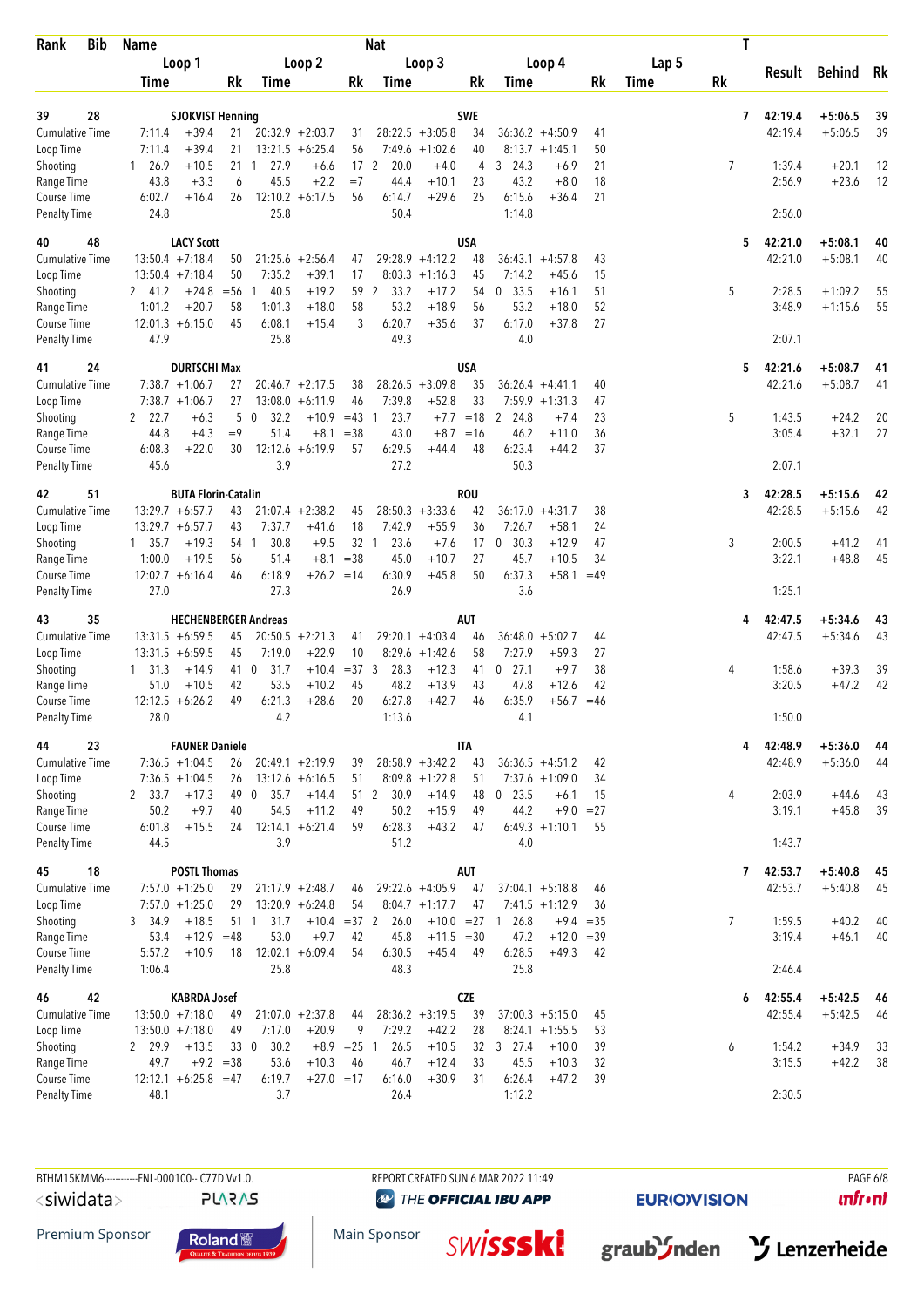| Rank<br><b>Bib</b>                  | <b>Name</b>                                    |                                |                                         |                    | <b>Nat</b>           |                                        |            |                                                       |              |       | T         |                  |                    |          |
|-------------------------------------|------------------------------------------------|--------------------------------|-----------------------------------------|--------------------|----------------------|----------------------------------------|------------|-------------------------------------------------------|--------------|-------|-----------|------------------|--------------------|----------|
|                                     | Loop 1                                         |                                | Loop 2                                  |                    |                      | Loop 3                                 |            | Loop 4                                                |              | Lap 5 |           |                  | Result Behind      | Rk       |
|                                     | Time                                           | Rk                             | Time                                    | Rk                 | Time                 |                                        | Rk         | Time                                                  | Rk           | Time  | <b>Rk</b> |                  |                    |          |
| 52<br>47                            | <b>BROWN Luke</b>                              |                                |                                         |                    |                      |                                        | <b>USA</b> |                                                       |              |       | 7         | 43:19.1          | $+6:06.2$          | 47       |
| Cumulative Time                     | $13:40.8 + 7:08.8$                             | 47                             | $22:03.0 + 3:33.8$                      | 53                 |                      | $29:45.1 +4:28.4$                      | 51         | $37:31.8 + 5:46.5$                                    | 47           |       |           | 43:19.1          | $+6:06.2$          | 47       |
| Loop Time                           | $13:40.8 + 7:08.8$                             | 47                             | $8:22.2 +1:26.1$                        | 25                 | 7:42.1               | $+55.1$                                | 35         | $7:46.7 +1:18.1$                                      | 38           |       |           |                  |                    |          |
| Shooting                            | $+16.2$<br>2 32.6                              | 45<br>3                        | 33.4<br>$+12.1$                         | 47 1               | 37.7                 | $+21.7$                                | 58         | 38.3<br>$+20.9$<br>$\mathbf{1}$                       | 55           |       | 7         | 2:22.2           | $+1:02.9$          | 52       |
| Range Time<br>Course Time           | $+13.9$<br>54.4<br>$11:57.9 + 6:11.6$          | 50<br>41                       | 56.8<br>$+13.5$<br>6:13.2<br>$+20.5$    | 54<br>10           | 53.5<br>6:21.0       | $+19.2$<br>$+35.9$                     | 57<br>39   | 53.9<br>$+18.7$<br>6:26.3<br>$+47.1$                  | 54<br>38     |       |           | 3:38.6           | $+1:05.3$          | 51       |
| <b>Penalty Time</b>                 | 48.5                                           |                                | 1:12.1                                  |                    | 27.5                 |                                        |            | 26.5                                                  |              |       |           | 2:54.7           |                    |          |
| 59<br>48                            | <b>BAISHO Kazuki</b>                           |                                |                                         |                    |                      |                                        | <b>JPN</b> |                                                       |              |       | 6         | 43:26.5          | $+6:13.6$          | 48       |
| <b>Cumulative Time</b>              | $13:58.8 + 7:26.8$                             | 53                             | $22:06.5 + 3:37.3$                      | 54                 |                      | $30:12.0 +4:55.3$                      | 53         | $37:41.5 + 5:56.2$                                    | 49           |       |           | 43:26.5          | $+6:13.6$          | 48       |
| Loop Time                           | $13:58.8 + 7:26.8$                             | 53                             | $8:07.7 +1:11.6$                        | 23                 |                      | $8:05.5 +1:18.5$                       | 48         | 7:29.5<br>$+1:00.9$                                   | 30           |       |           |                  |                    |          |
| Shooting                            | $+25.3$<br>2 41.7                              | 58 2                           | 39.3<br>$+18.0$                         |                    | 57 2<br>31.6         | $+15.6$                                | 52         | $0$ 28.4<br>$+11.0$                                   | 41           |       | 6         | 2:21.2           | $+1:01.9$          | 51       |
| Range Time<br>Course Time           | $+19.1$<br>59.6<br>$12:12.1 + 6:25.8 = 47$     | 55                             | 1:00.0<br>$+16.7$<br>6:19.7             | 57<br>$+27.0 = 17$ | 51.8<br>6:25.6       | $+17.5$<br>$+40.5 = 43$                | 52         | 48.8<br>$+13.6$<br>6:37.3<br>$+58.1$                  | 44<br>$=49$  |       |           | 3:40.2           | $+1:06.9$          | 52       |
| <b>Penalty Time</b>                 | 47.0                                           |                                | 47.9                                    |                    | 48.1                 |                                        |            | 3.3                                                   |              |       |           | 2:26.5           |                    |          |
| 34<br>49                            |                                                | <b>GAUTIER PELISSIER Aubin</b> |                                         |                    |                      |                                        | <b>FRA</b> |                                                       |              |       | 8         | 43:45.0          | $+6:32.1$          | 49       |
| <b>Cumulative Time</b>              | $13:55.7 + 7:23.7$                             | 52                             | $21:40.4 + 3:11.2$                      | 50                 |                      | $29:35.1 +4:18.4$                      | 49         | $37:57.8 + 6:12.5$                                    | 52           |       |           | 43:45.0          | $+6:32.1$          | 49       |
| Loop Time                           | $13:55.7 + 7:23.7$                             | 52                             | 7:44.7<br>$+48.6$                       | 19                 |                      | $7:54.7 +1:07.7$                       | 44         | $8:22.7 +1:54.1$                                      | 52           |       |           |                  |                    |          |
| Shooting                            | 1 57.9<br>$+41.5$                              | 60 2                           | 40.2<br>$+18.9$<br>$+13.2 = 52$         |                    | 58 2<br>33.6<br>50.5 | $+17.6$                                | 55         | 3, 36.1<br>$+18.7$<br>52.3                            | 54           |       | 8         | 2:47.8           | $+1:28.5$          | 56       |
| Range Time<br>Course Time           | 1:16.7<br>$+36.2$<br>$12:14.5 + 6:28.2$        | 60<br>52                       | 56.5<br>6:04.0<br>$+11.3$               | 2                  | 6:17.3               | $+16.2$<br>$+32.2$                     | 50<br>33   | $+17.1$<br>6:21.6<br>$+42.4$                          | 50<br>34     |       |           | 3:56.0           | $+1:22.7$          | 56       |
| <b>Penalty Time</b>                 | 24.4                                           |                                | 44.1                                    |                    | 46.9                 |                                        |            | 1:08.7                                                |              |       |           | 3:04.2           |                    |          |
| 53<br>50                            | <b>FILIP Wojciech</b>                          |                                |                                         |                    |                      |                                        | <b>POL</b> |                                                       |              |       | 4         | 43:47.2          | $+6:34.3$          | 50       |
| <b>Cumulative Time</b>              | $14:20.3 +7:48.3$                              | 58                             | $22:29.1 + 3:59.9$                      | 56                 |                      | $30:17.0 + 5:00.3$                     | 54         | $37:42.1 + 5:56.8$                                    | 50           |       |           | 43:47.2          | $+6:34.3$          | 50       |
| Loop Time                           | $14:20.3 +7:48.3$                              | 58                             | $8:08.8 +1:12.7$                        | 24                 |                      | $7:47.9 +1:00.9$                       | 39         | 7:25.1<br>$+56.5$                                     | 23           |       |           |                  |                    |          |
| Shooting<br>Range Time              | $+25.8$<br>$1 \quad 42.2$<br>$+22.0$<br>1:02.5 | 59 2<br>59                     | 36.3<br>$+15.0$<br>48.9<br>$+5.6$       | 28                 | 25.3<br>52 1<br>45.3 | $+9.3$<br>$+11.0$                      | 24<br>28   | $0$ 22.6<br>$+5.2$<br>44.0<br>$+8.8$                  | $=12$<br>26  |       | 4         | 2:06.6<br>3:20.7 | $+47.3$<br>$+47.4$ | 46<br>43 |
| Course Time                         | $12:49.5 +7:03.2$                              | 57                             | 6:27.7<br>$+35.0$                       | 23                 | 6:33.8               | $+48.7$                                | 51         | 6:37.1<br>$+57.9$                                     | 48           |       |           |                  |                    |          |
| <b>Penalty Time</b>                 | 28.2                                           |                                | 52.2                                    |                    | 28.8                 |                                        |            | 3.9                                                   |              |       |           | 1:53.3           |                    |          |
| 57<br>51                            | <b>GEGO Hunor</b>                              |                                |                                         |                    |                      |                                        | <b>ROU</b> |                                                       |              |       | 4         | 43:50.9          | $+6:38.0$          | 51       |
| <b>Cumulative Time</b>              | $13:20.8 + 6:48.8$                             | 40                             | $20:45.2 + 2:16.0$                      | 37                 |                      | $28:37.6 + 3:20.9$                     | 40         | $37:32.5 + 5:47.2$                                    | 48           |       |           | 43:50.9          | $+6:38.0$          | 51       |
| Loop Time                           | $13:20.8 + 6:48.8$<br>$0$ 27.5<br>$+11.1$      | 40<br>$= 24 \ 0$               | 7:24.4<br>$+28.3$<br>$+9.2$<br>30.5     | 12                 | 29 1<br>26.4         | $7:52.4$ +1:05.4<br>$+10.4 = 29$       | 43         | $8:54.9 +2:26.3$<br>$\overline{3}$<br>32.6<br>$+15.2$ | 55<br>50     |       | 4         | 1:57.2           | $+37.9$            | 37       |
| Shooting<br>Range Time              | 48.2<br>$+7.7$                                 | 29                             | 50.3<br>$+7.0$                          | $= 35$             | 49.0                 | $+14.7 = 46$                           |            | 53.8<br>$+18.6$                                       | 53           |       |           | 3:21.3           | $+48.0$            | 44       |
| Course Time                         | $12:27.9 + 6:41.6$                             | 55                             | 6:29.1<br>$+36.4$                       | 25                 | 6:34.5               | $+49.4$                                | 52         | $6:46.1 + 1:06.9$                                     | 53           |       |           |                  |                    |          |
| <b>Penalty Time</b>                 | 4.6                                            |                                | 5.0                                     |                    | 28.9                 |                                        |            | 1:15.0                                                |              |       |           | 1:53.5           |                    |          |
| 52<br>50                            | <b>NAKAJIMA Jin</b>                            |                                |                                         |                    |                      |                                        | <b>JPN</b> |                                                       |              |       | 9         | 44:01.2          | $+6:48.3$          | 52       |
| Cumulative Time                     | $13:11.4 + 6:39.4$                             | 38                             | $20:41.3 +2:12.1$                       | 34                 |                      | $28:59.4 + 3:42.7$                     | 44         | $37:59.4 + 6:14.1$                                    | 53           |       |           | 44:01.2          | $+6:48.3$          | 52       |
| Loop Time<br>Shooting               | $13:11.4 + 6:39.4$<br>1 26.8                   | 38<br>$+10.4 = 19$ 1           | 7:29.9<br>$+33.8$<br>25.7<br>$+4.4$     | 14                 | 7 3<br>26.0          | $8:18.1 + 1:31.1$                      | 54         | $9:00.0 + 2:31.4$<br>$+10.0 = 27$ 4 30.2<br>$+12.8$   | 56<br>$=45$  |       | 9         | 1:48.8           | $+29.5$            | 29       |
| Range Time                          | 45.2<br>$+4.7 = 12$                            |                                | 43.8<br>$+0.5$                          | 3                  | 45.5                 | $+11.2$                                | 29         | 49.2<br>$+14.0$                                       | 45           |       |           | 3:03.7           | $+30.4$            | 25       |
| Course Time                         | $11:59.7 + 6:13.4$                             | 43                             | 6:19.6<br>$+26.9$                       | 16                 | 6:19.8               | $+34.7$                                | 35         | 6:35.9                                                | $+56.7 = 46$ |       |           |                  |                    |          |
| Penalty Time                        | 26.5                                           |                                | 26.4                                    |                    | 1:12.7               |                                        |            | 1:34.9                                                |              |       |           | 3:40.7           |                    |          |
| 49<br>53                            | <b>UHA Juri</b>                                |                                |                                         |                    |                      |                                        | <b>EST</b> |                                                       |              |       | 2         | 44:06.0          | $+6:53.1$          | 53       |
| Cumulative Time<br>Loop Time        | $14:11.7 + 7:39.7$<br>$14:11.7 + 7:39.7$       | 54<br>54                       | $21:45.9 + 3:16.7$<br>7:34.2<br>$+38.1$ | 51<br>16           |                      | $30:10.6 + 4:53.9$<br>$8:24.7 +1:37.7$ | 52<br>56   | $37:48.4 + 6:03.1$<br>$7:37.8 +1:09.2$                | 51<br>35     |       |           | 44:06.0          | $+6:53.1$          | 53       |
| Shooting                            | $0$ 26.8                                       | $+10.4 = 19$ 0                 | 27.6<br>$+6.3$                          | $=13$ 2            | 33.0                 | $+17.0$                                | 53         | $0$ 28.8<br>$+11.4$                                   | 42           |       | 2         | 1:56.4           | $+37.1$            | 36       |
| Range Time                          | $+8.2 = 32$<br>48.7                            |                                | 50.0                                    | $+6.7 = 32$        | 49.7                 | $+15.4$                                | 48         | 45.8<br>$+10.6$                                       | 35           |       |           | 3:14.2           | $+40.9$            | 36       |
| Course Time                         | $12:48.3 +7:02.0$                              | 56                             | 6:40.4<br>$+47.7$                       | 26                 | 6:42.6               | $+57.5$                                | 54         | $6:48.1 + 1:08.9$                                     | 54           |       |           |                  |                    |          |
| <b>Penalty Time</b>                 | 34.7                                           |                                | 3.8                                     |                    | 52.4                 |                                        |            | 3.9                                                   |              |       |           | 1:34.8           |                    |          |
| 56<br>54                            | <b>TRIXL Sebastian</b>                         |                                |                                         |                    |                      |                                        | <b>AUT</b> |                                                       |              |       | 6         | 44:30.3          | $+7:17.4$          | 54       |
| <b>Cumulative Time</b><br>Loop Time | $13:55.4 +7:23.4$<br>$13:55.4$ +7:23.4         | 51<br>51                       | $21:49.9 + 3:20.7$<br>7:54.5<br>$+58.4$ | 52<br>20           |                      | $30:17.9 + 5:01.2$<br>$8:28.0 +1:41.0$ | 55<br>57   | $38:19.0 + 6:33.7$<br>$8:01.1 + 1:32.5$               | 55<br>49     |       |           | 44:30.3          | $+7:17.4$          | 54       |
| Shooting                            | $+18.0$<br>2 34.4                              | 50 1                           | 39.1<br>$+17.8$                         |                    | 56 2 31.1            | $+15.1$                                |            | 50 1 27.7<br>$+10.3$                                  | 40           |       | 6         | 2:12.4           | $+53.1$            | 50       |
| Range Time                          | $+14.2$<br>54.7                                | 52                             | 59.7<br>$+16.4$                         | 56                 | 53.6                 | $+19.3$                                | 58         | 50.2<br>$+15.0$                                       | 47           |       |           | 3:38.2           | $+1:04.9$          | 50       |
| Course Time                         | $12:13.3 + 6:27.0$                             | 50                             | 6:28.7<br>$+36.0$                       | 24                 | 6:44.3               | $+59.2$                                | 55         | $6:43.4 +1:04.2$                                      | 52           |       |           |                  |                    |          |
| Penalty Time                        | 47.4                                           |                                | 26.1                                    |                    | 50.0                 |                                        |            | 27.5                                                  |              |       |           | 2:31.1           |                    |          |

**PLARAS** 

**@** THE OFFICIAL IBU APP

Main Sponsor

**EURIO)VISION** 

 $unfront$